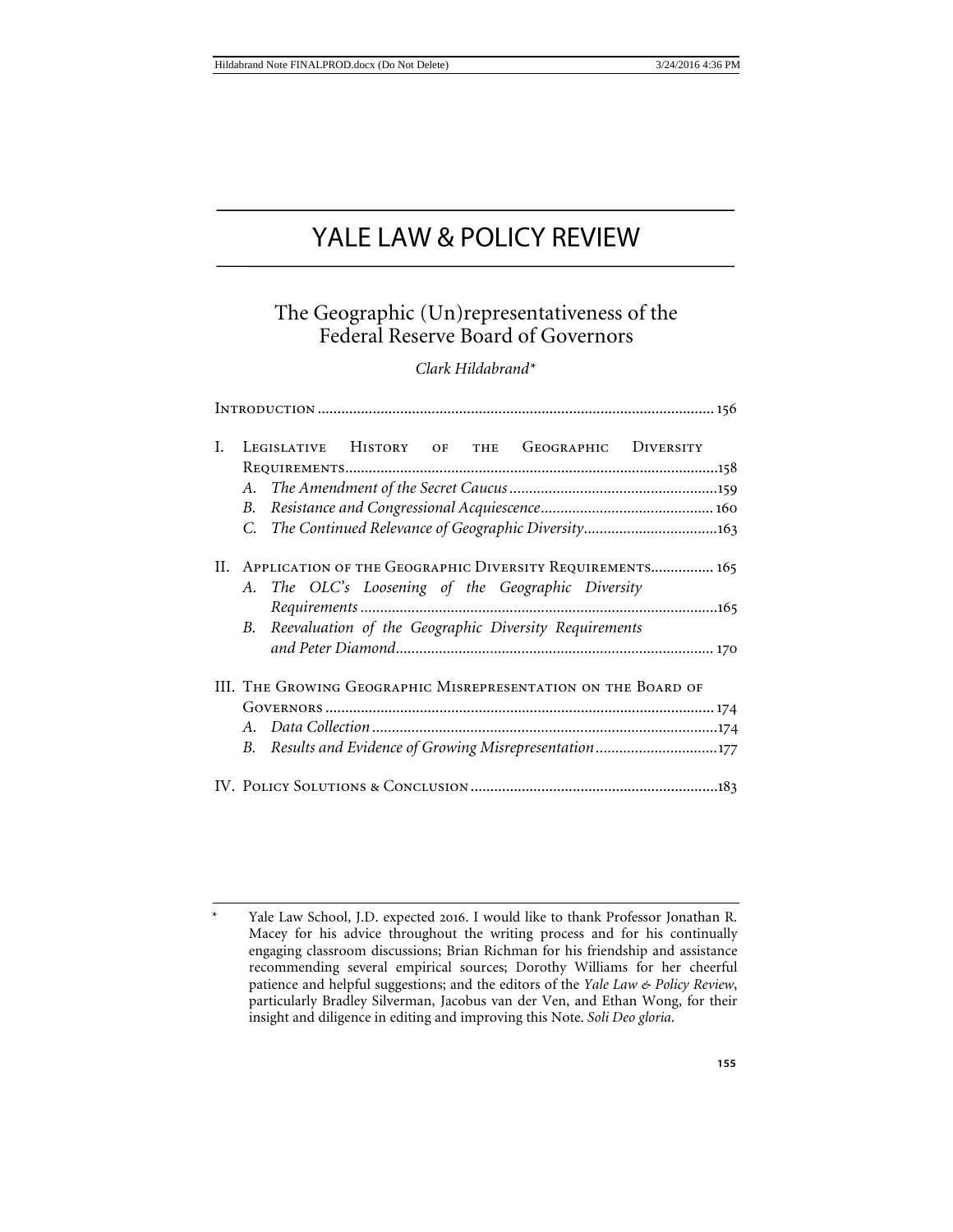<span id="page-1-8"></span>

#### <span id="page-1-0"></span>**INTRODUCTION**

<span id="page-1-7"></span>In 1913, Congress passed the Federal Reserve Act in an attempt to provide more stability to the banking system and to allow for more effective control of monetary policy by creating the Federal Reserve System, an independent agency.[1](#page-1-1) The Federal Reserve System "consists of a seven member Board of Governors with headquarters in Washington, D.C., and twelve Reserve Banks located in major cities throughout the United States."<sup>[2](#page-1-2)</sup> Section 10 of the Federal Reserve Act and subsequent statutes require that, "[i]n selecting the members of the Board, not more than one of whom shall be selected from any one Federal Reserve district, the President shall have due regard to a fair representation of the financial, agricultural, industrial, and commercial interests, and geographical divisions of the country."<sup>[3](#page-1-3)</sup> Those seven members of the Board of Governors<sup>[4](#page-1-4)</sup> make up a majority of the Federal Open Market Committee (FOMC), the body that sets monetary policy for the country.[5](#page-1-5) The President of the Federal Reserve Bank of New York is also a member of the FOMC, and the other four voting members of the FOMC are a rotating set of presidents from the other eleven Federal Reserve Banks.<sup>[6](#page-1-6)</sup> Thus, the Board of Governors, if voting together, always has sufficient votes to control the decisions of the FOMC.

- <span id="page-1-1"></span>1*. See* ROGER T. JOHNSON, FEDERAL RESERVE BANK OF BOSTON, HISTORICAL BEGINNINGS . . . THE FEDERAL RESERVE 17-32 (2010), https://www.bostonfed.org /about/pubs/begin.pdf (describing the historical development of the Federal Reserve System and the passage of the Federal Reserve Act).
- <span id="page-1-2"></span>2*. The Structure of the Federal Reserve System*, FED. RES. BD., http://www .federalreserve.gov/pubs/frseries/frseri.htm (last visited Feb. 14, 2016).
- <span id="page-1-3"></span>3. Pub. L. No. 63-43, § 10, 38 Stat. 251, 260 (1913) (codified at 12 U.S.C. § 241 (2012)). Section 10 includes several imprecise terms, such as "from," "due regard," "fair representation," and "geographical divisions." Later sections in this Note will attempt to flesh out what those terms have been understood to mean over time.
- <span id="page-1-4"></span>4. The Board of Governors, comprised of "Governors," was originally referred to as the Federal Reserve Board, composed of "Members," but this difference in official appellation did not reduce the importance of geographic diversity among appointive members. *See Membership of the Board of Governors of the Federal Reserve System, 1914-Present*, BD. OF GOVERNORS OF THE FED. RES. SYS., http:// www.federalreserve.gov/aboutthefed/bios/board/boardmembership.htm [hereinafter *Membership of the Board of Governors*]("The Banking Act of 1935, approved Aug. 23, 1935, changed the name of the Federal Reserve Board to the Board of Governors of the Federal Reserve System. It also changed the title from Members to Governors. Section 203(a) provided that: 'Hereafter the Federal Reserve Board shall be known as the 'Board of Governors of the Federal Reserve System,' and the governor and vice governor of the Federal Reserve Board shall be known as the 'chairman' and the 'vice chairman' respectively, of the Board of Governors of the Federal Reserve System.'").
- <span id="page-1-5"></span>5*. See id.*
- <span id="page-1-6"></span>6*. See id.*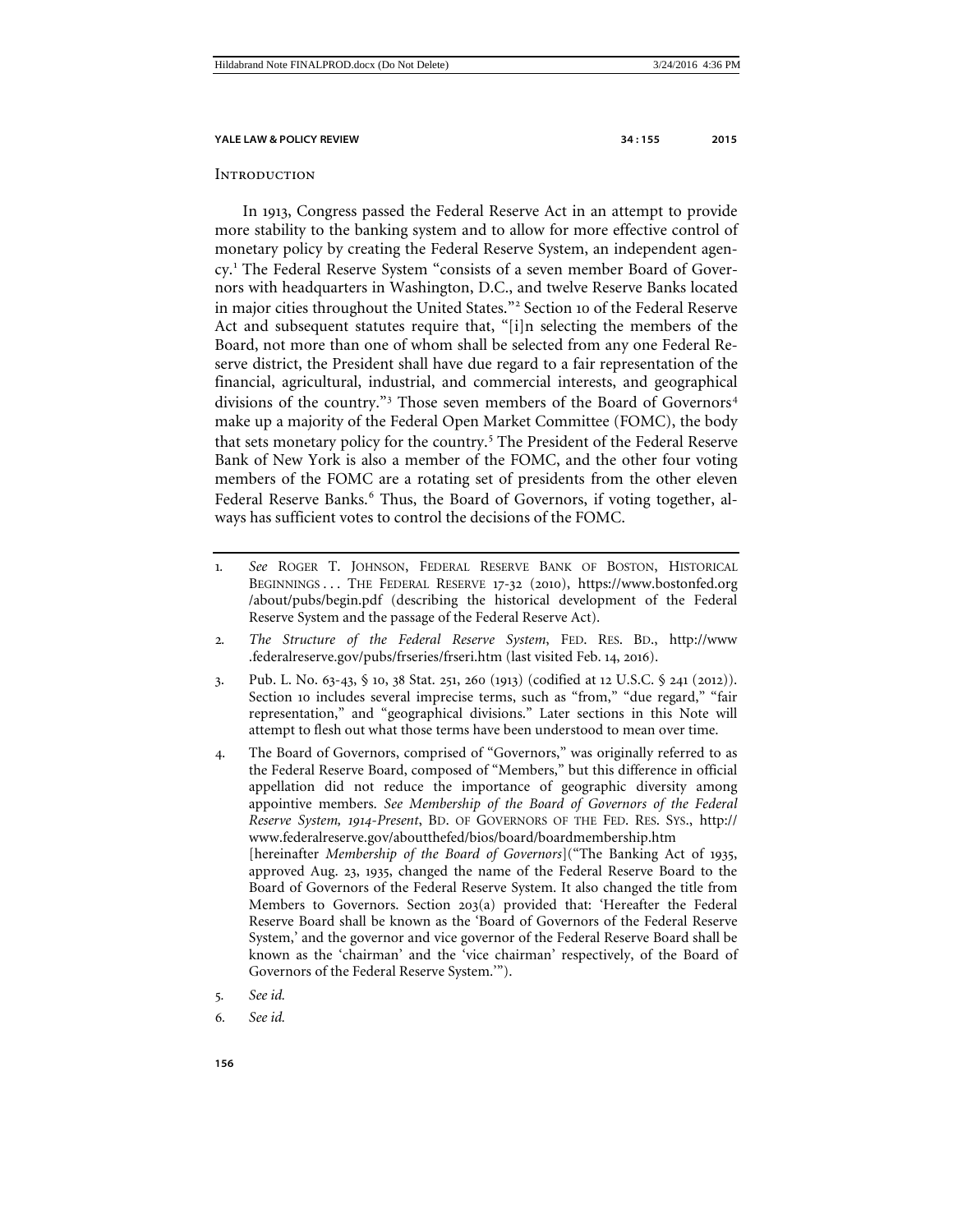However, some commentators have criticized the Federal Reserve's financial stability and monetary policies as favoring the interests of East Coast and Wall Street banks at the expense of the "Main Street" economy<sup>[7](#page-2-0)</sup> and smaller banks.<sup>[8](#page-2-1)</sup> As a partial response to those concerns, Congress, in a bipartisan measure proposed by Senator David Vitter (R-LA) and supported by Democrats such as Senator Elizabeth Warren (D-MA), recently amended 12 U.S.C. § 241 to require the President to "appoint at least 1 member" to the Federal Reserve Board of Governors "with demonstrated primary experience working in or supervising community banks having less than \$10,000,000,000 in total assets."[9](#page-2-2) This amendment provides more specificity to the requirement that "the President shall have due regard to a fair representation of the financial, agricultural, industrial, and commercial interests . . . of the country" but does not amend the geographic diversity requirements that originated in Section 10 of the Federal Reserve Act.

This Note examines the legislative history of Section 10 of the Federal Reserve Act, describes the relevance of geographic representativeness in recent confirmations of Board members, reveals interesting historical trends in Federal Reserve Board of Governors membership, and describes how the geographic composition of the Board may affect the Board's implementation of monetary and financial stability policy. To correct the errors of the Office of Legal Counsel (OLC), which incompletely analyzed the legislative history of the geographic diversity requirements in an attempt to increase Executive nomination discretion, Part I analyzes the legislative history of Section 241's geographic diversity requirements and shows that populist members of Congress viewed these requirements as essential to prevent East Coast or Wall Street interests from dom-inating the Board of Governors.<sup>[10](#page-2-3)</sup> Part II describes how these geographic re-

<span id="page-2-0"></span><sup>7</sup>*. See, e.g.*, NEIL BAROFSKY, BAILOUT: HOW WASHINGTON ABANDONED MAIN STREET WHILE RESCUING WALL STREET (2012).

<span id="page-2-1"></span><sup>8</sup>*. See, e.g.*, Hester Peirce et al., *How Are Small Banks Faring Under Dodd-Frank?* (Mercatus Ctr., George Washington Univ. Working Paper, 2014) http://mercatus .org/sites/default/files/Peirce\_SmallBankSurvey\_v1.pdf (describing how the Dodd-Frank Act and Federal Reserve regulations have been reducing the number of small banks and contributing to consolidation in the banking industry).

<span id="page-2-2"></span><sup>9</sup>. 160 CONG. REC. S4584 (daily ed. July 17, 2014) (Amendment No. 3550); *see*  Terrorism Risk Insurance Program Reauthorization Act of 2015, Pub. L. No. 114-1, § 109, 129 Stat. 3, 9 (2015) (to be codified at 12 U.S.C. § 241); *see also* Press Release, Sen. Jeff Merkley and Sen. Elizabeth Warren, Senators Merkley and Warren Call on President Obama to Fill Vacant Fed Slots with Strong Financial Reform Advocates (May 28, 2014), http://www.merkley.senate.gov/news/press-releases/ senators-merkley-and-warren-call-on-president-obama-to-fill-vacant-fed-slotswith-strong-financial-reform-advocates.

<span id="page-2-3"></span><sup>10</sup>. While this Note utilizes legislative history in correcting the OLC's faulty understanding of the geographic diversity requirements, the entire episode perhaps serves as a cautionary tale about the weaknesses of relying on committee reports and floor speeches alone in statutory interpretation. *See* ANTONIN SCALIA &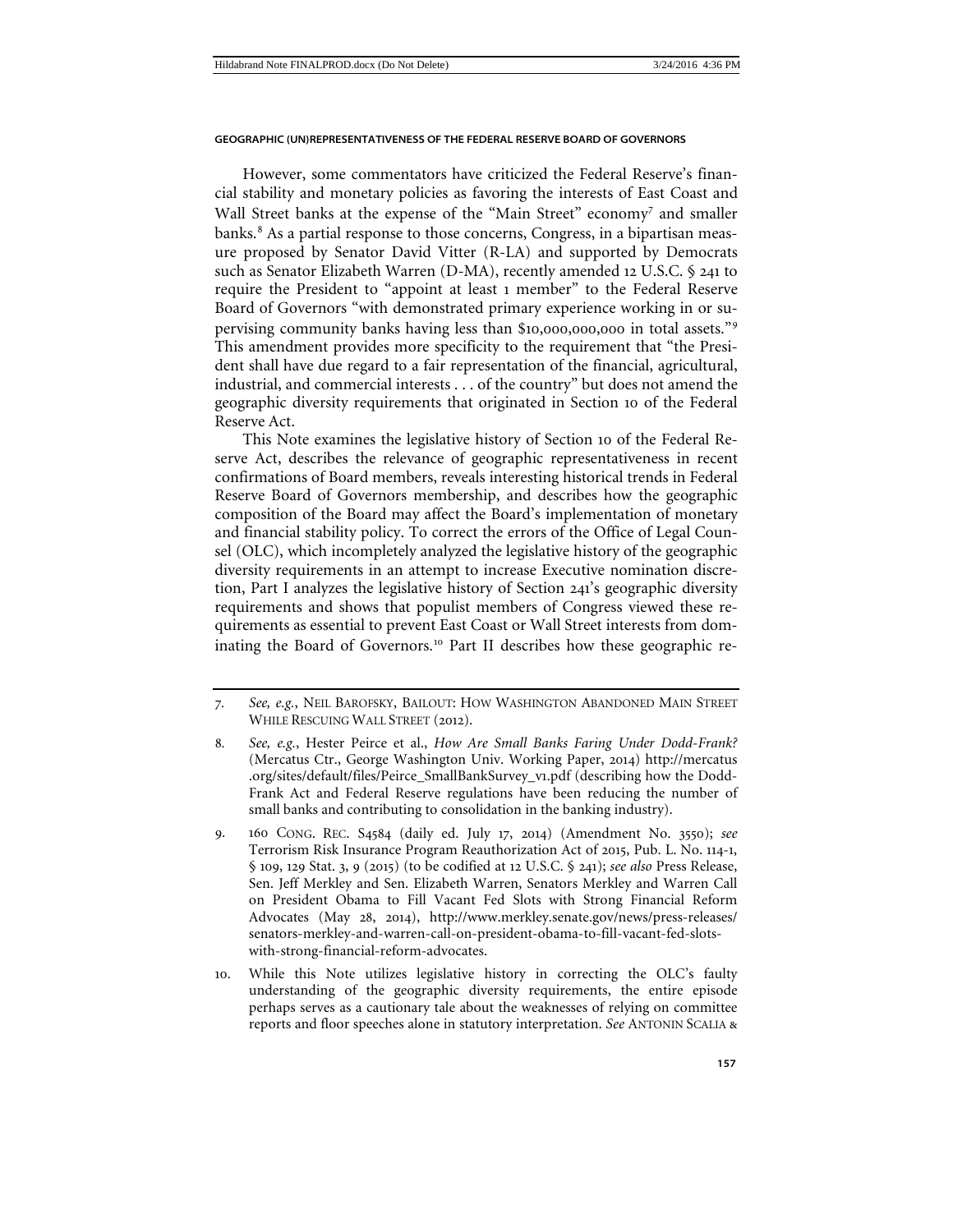quirements were applied in recent confirmation hearings of Board members, particularly the hearings that prevented Peter Diamond, a Nobel Laureate in economics, from assuming a position on the Board of Governors. Largely thanks to the inaccurate conclusions of the OLC, the geographic diversity requirements "have for some time been effectively read out of the Federal Reserve Act," as Mark Calabria of the Cato Institute has noted disapprovingly.<sup>[11](#page-3-1)</sup> Part III discusses this Note's research, by far the most comprehensive analysis of this unexplored subject, into how the Executive and the Senate historically have viewed the geographic connections of successful nominees to the Board of Governors. While the other diversity components of Section 10 are even more difficult to measure and less salient to the Senate at the time it votes on nominees, each nominee to the Board of Governors is described in Senate deliberations as "of" a particular state, which helps establish congressional understanding of where a nominee is from.<sup>[12](#page-3-2)</sup> Part III reveals that Board members from eastern Federal Reserve Districts have dominated the Board's membership for the past two decades with eighty percent of all recently confirmed nominees born on the East Coast. Finally, Part III also demonstrates that the overwhelming East Coast dominance on the Board of Governors is a recent phenomenon that diverges from a history of greater geographic diversity. Part IV provides brief policy suggestions for carrying out Mark Calabria's recommendations for improving and clarifying the geographic diversity requirements.

#### <span id="page-3-0"></span>I. Legislative History of the Geographic Diversity Requirements

Section 241 includes two separate provisions dealing with geographic diversity that must be considered by the President when selecting Board members: (1) "not more than one [appointive member of the Board of Governors] shall be selected from any one Federal Reserve district"; and (2) "the President shall have due regard to a fair representation of the . . . geographical divisions of the country."[13](#page-3-3) The legislative history of Section 241 confirms that both these re-

BRYAN A. GARNER, READING LAW: THE INTERPRETATION OF LEGAL TEXTS 369-90 (2012) (explaining "[t]he false notion that committee reports and floor speeches are worthwhile aids in statutory construction").

- <span id="page-3-1"></span>11. Mark Calabria, Letter to the Editor, *Change the Fed's Center of Gravity*, WALL ST. J. (Mar. 24, 2015), http://www.wsj.com/articles/change-the-feds-center-of-gravityletters-to-the-editor-1427124907.
- <span id="page-3-2"></span>12. For a discussion of this approach to establishing the Senate's understanding and an acknowledgment of the difficulties this method still presents, see *infra* notes 105-109, 120, 131-135 and accompanying text.
- <span id="page-3-3"></span>13*. See* Federal Reserve Board—Residency of Board Member (12 U.S.C. § 241), 2 Op. O.L.C. 391, 391, 393 n.3 (1977) (conceding the textual basis for two separate geographic diversity requirements); 12 U.S.C. § 241 (2012). The selection of the word "shall" creates the impression that these provisions act as requirements, at least for the President when considering whom to nominate, and not as mere suggestions, but this question, particularly for the second requirement with its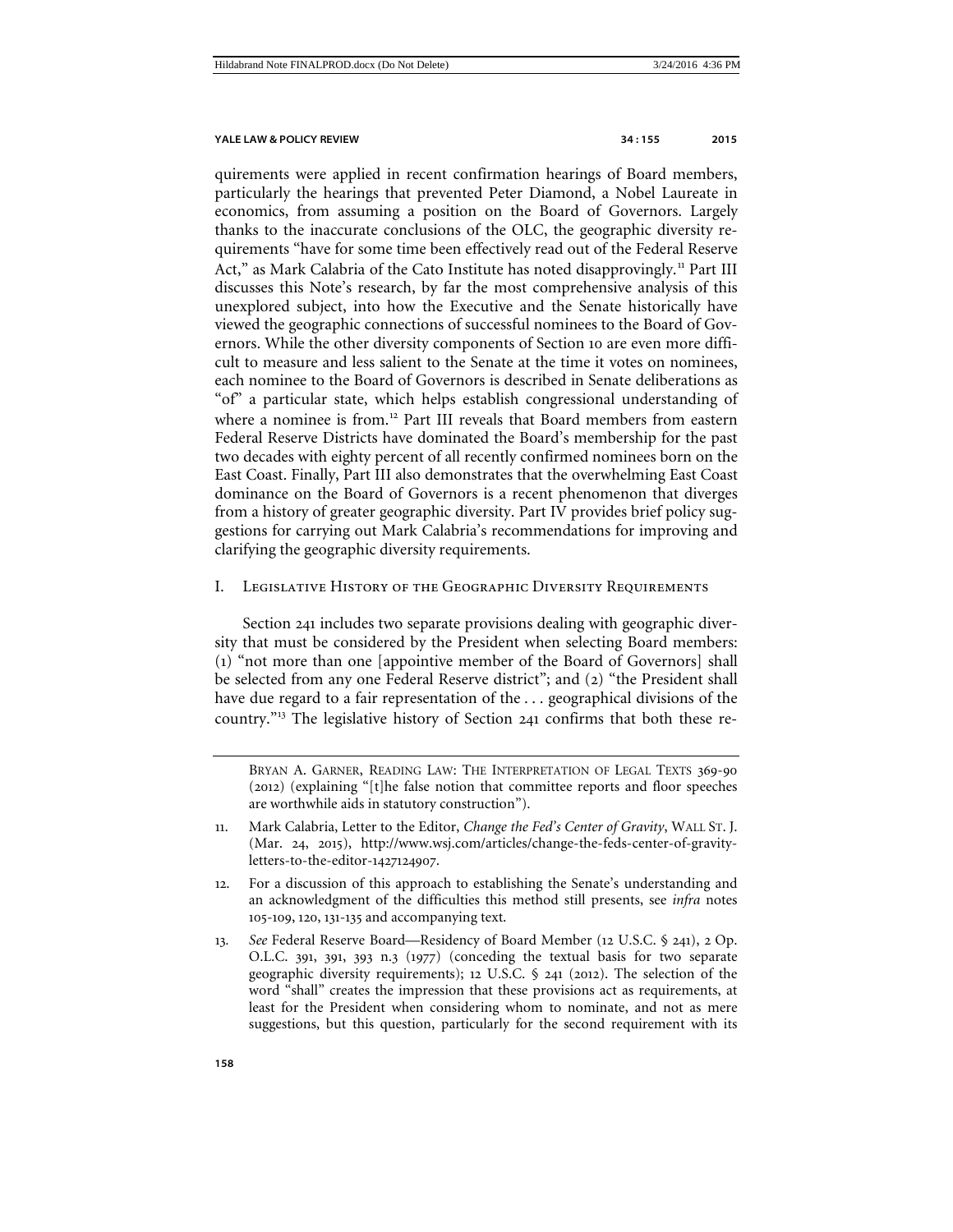quirements were designed to address concerns of members of Congress in 1913 that the Federal Reserve Board would represent the interests of East Coast bankers to the detriment of the entire country.

### <span id="page-4-0"></span>*A. The Amendment of the Secret Caucus*

The geographic diversity requirements of Section 10 were part of the origi-nal 1913 Federal Reserve Act,<sup>[14](#page-4-1)</sup> and the statutory requirements for appointive members have not changed materially since then. The Federal Reserve Act arose as a counter-proposal to the Aldrich Plan, which Senator Nelson W. Aldrich (R-RI) presented to a group of "businessmen in Washington, DC" early in 1911.<sup>[15](#page-4-2)</sup> The Aldrich Plan would have established a centralized bank "called the National Reserve Association, with branches all over the country and with the power to issue currency, and to rediscount the commercial paper of member banks. Control of the institution would reside in a board of directors, the overwhelming majority of whom would be bankers."<sup>[16](#page-4-3)</sup> The Aldrich Plan was introduced as leg-islation and supported by Republican Senators.<sup>[17](#page-4-4)</sup> However, the Democraticallycontrolled Congress took no action on the legislation. Progressive and populist Democrats, such as William Jennings Bryan, complained that "the Aldrich plan would not provide for adequate public control of the banking system, that it would enhance the power of the larger banks and the influence of Wall Street, and that its currency reform provisions would be dangerously inflationary."[18](#page-4-5)

To counter the Aldrich Plan, Congressman Carter Glass (D-VA) and Senator Robert Owen (D-OK) worked with President Woodrow Wilson to craft a banking plan that would allow for government control of the banking system while avoiding too much centralization by authorizing geographically dispersed Federal Reserve Banks and Districts, although this first proposed plan lacked the Federal Reserve Board geographic diversity requirements.[19](#page-4-6) When the pro-

vague mention of "fair representation," is subject to debate and interpretation as discussed throughout this Note. At the least, a nomination that gives no "due regard" for geographic diversity would fail this requirement. 12 U.S.C. § 241 (2012).

- <span id="page-4-3"></span><span id="page-4-2"></span>15. JOHNSON, *supra* note 1, at 18.
- 16*. Id.*
- <span id="page-4-4"></span>17*. See* 48 CONG. REC. 840 (1912) (statement of Sen. Burton) (introducing S. 4431, "A bill to incorporate the National Reserve Association of the United States, and for other purposes").
- <span id="page-4-6"></span><span id="page-4-5"></span>18. JOHNSON, *supra* note 1, at 18.
- 19*. Id.* at 22-24.

<span id="page-4-1"></span><sup>14</sup>. Federal Reserve Act, Pub. L. No. 63-43, § 10, 38 Stat. 251, 260 (1913) ("In selecting the five appointive members of the Federal Reserve Board, not more than one of whom shall be selected from any one Federal reserve district, the President shall have due regard to a fair representation of the different . . . geographical divisions of the country.").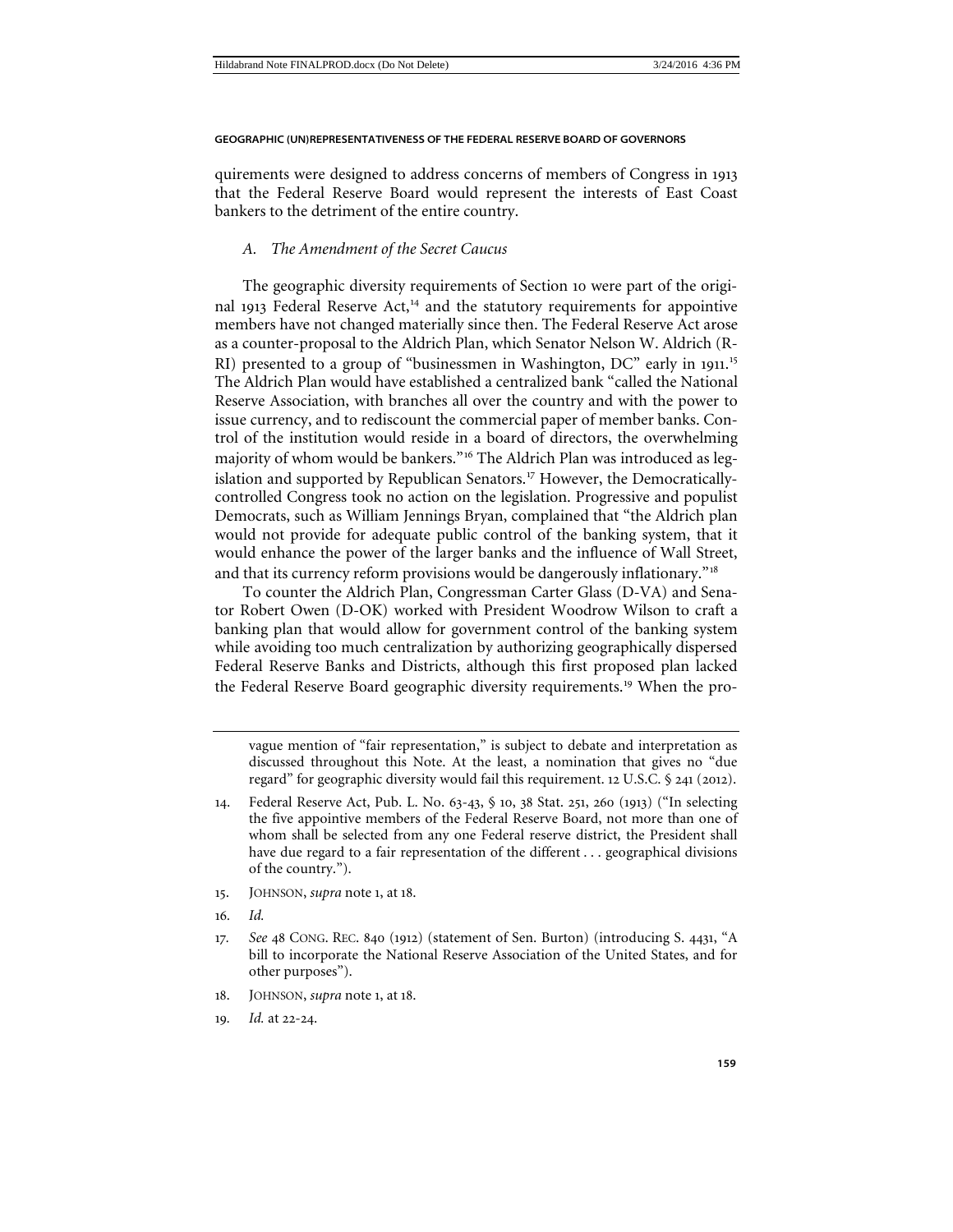posal faced opposition in the House of Representatives, the Democratic congressmen met in a secret caucus to resolve their differences and amend the bill.<sup>[20](#page-5-1)</sup> While the Democratic caucus kept no public record of its debate, several Democratic congressmen who preferred to conduct business in the open referred to the secret caucus's deliberations in later congressional debates. Most significantly, Congressman William Murray (D-OK) described the reasoning behind the insertion of the geographic diversity requirements, which were included in an amendment he had proposed in the secret Democratic caucus:

It is admitted by Mr. Glass and the proponents of this bill that it will all depend on this board of seven, and I tell you that they must not only be honest and competent, but they must represent every section of this country. This board, if selected east of Washington, would know little and care less about the agricultural and other interests in the Western and Southern States. Our commercial paper is entirely different. In Oklahoma about the only prime commercial paper is that based upon cattle and agricultural products, particularly cotton. Therefore I introduced an amendment in the caucus providing that not more than one of these four appointed by the President shall be selected from the same regional reserve district. That amendment was adopted.<sup>[21](#page-5-2)</sup>

Thus, according to Congressman Murray's explanation of his amendment, the Federal Reserve Board needed to represent "every section of this country," particularly the "agricultural and other interests in the Western and Southern States."[22](#page-5-3) If the appointive members of the Board were selected almost exclu-sively from the East Coast (or "east of Washington,"<sup>[23](#page-5-4)</sup> in Congressman Murray's phrasing), then the Board would not be a "fair representation of the . . . geographical divisions of the country," in the language that was adopted in the final version of the Federal Reserve Act.<sup>[24](#page-5-5)</sup> The additional requirement that not more than one of the appointive members could be from any one Reserve District provided further assurances that the Board would not be dominated by members from any one geographic region.

### <span id="page-5-0"></span>*B. Resistance and Congressional Acquiescence*

Congressman Glass and several members of the House Committee on Banking and Currency from the East Coast "strongly resisted" the amendment

- <span id="page-5-2"></span>21. 50 CONG. REC. 5021 (1913) (statement of Rep. Murray).
- <span id="page-5-3"></span>22*. Id.*
- <span id="page-5-4"></span>23*. Id.*
- <span id="page-5-5"></span>24. 12 U.S.C. § 241 (2012).

<span id="page-5-1"></span><sup>20</sup>*. See* 50 CONG. REC. 5007 (1913) (statement of Rep. Thompson) ("[T]he bill was prepared in a secret caucus, without a hearing, and away from the gaze of the American people.").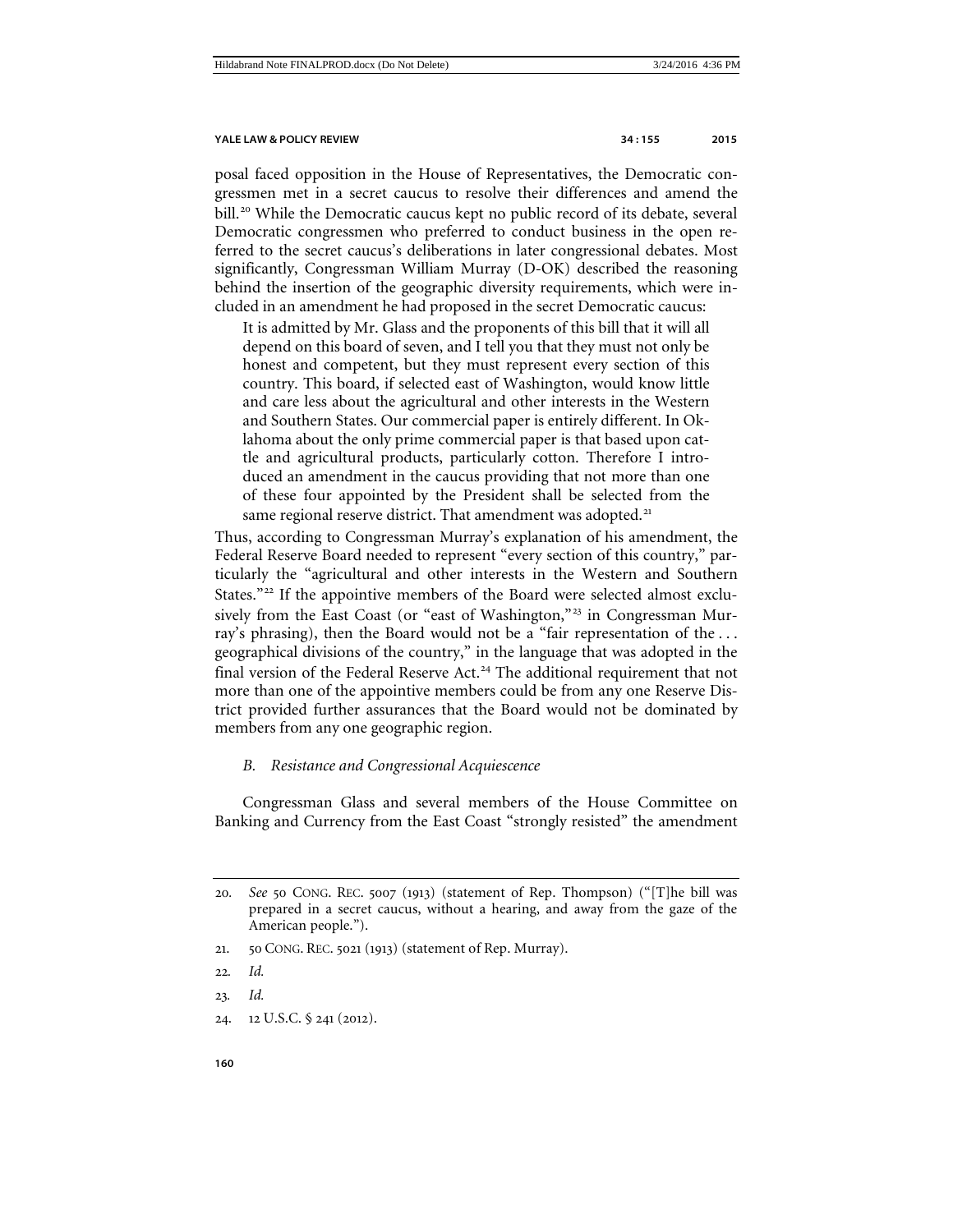offered by Congressman Murray,<sup>[25](#page-6-0)</sup> and Glass, as Chairman of the House Committee on Banking and Currency, attempted to downplay the geographic diversity provisions in the Committee Report:

The provision that the President in making his selections shall so far as possible select them in order to represent the different geographical regions of the country has been inserted in very general language in order that, while it might not be minutely mandatory, it should be the expressed wish of the Congress that no undue preponderance should be allowed to any one portion of the Nation at the expense of other portions. The provision, however, does not bind the President to any slav-ish recognition of given geographical sections.<sup>[26](#page-6-1)</sup>

However, Congressman Glass's explanation of the geographic diversity requirements was neither in conformity with the bill's entire text, including the first geographic diversity requirement, nor the understanding of the rest of the Democratic caucus that had added the requirements. First, Congressman Glass recognized only the second geographic diversity requirement, and his claim that the provision did "not bind the President to any slavish recognition of given ge-ographical sections"<sup>[27](#page-6-2)</sup> runs directly against the hard standard of the first geographic diversity requirement that "not more than one [member] shall be selected from any one Federal reserve district,"[28](#page-6-3) itself a recognition of geographic sections. Second, the Committee Report was published on September 9,<sup>[29](#page-6-4)</sup> but Congressman Murray's explanation of his amendment in the House of Representatives on September 16 as imposing stricter selection limits rebutted Glass's slanted interpretation of the geographic diversity requirements.<sup>[30](#page-6-5)</sup> The understanding of Congressman Murray and each congressman who had supported the geographic diversity requirements went unchallenged between September 16 and the House of Representative's passage of the bill on September 18, 1913.<sup>[31](#page-6-6)</sup>

Although Chairman Owen and several members of the Senate Committee on Banking and Currency initially attempted to remove the first geographic di-

- <span id="page-6-1"></span>26. H.R. REP. NO. 63-69, at 43 (1913).
- <span id="page-6-2"></span>27*. Id.*
- <span id="page-6-3"></span>28. Pub. L. No. 63-43, § 10, 38 Stat. 251, 260 (1913).
- <span id="page-6-4"></span>29. H.R. REP. NO. 63-69, at 1.
- <span id="page-6-5"></span>30. 50 CONG. REC. 5020-21 (1913).
- <span id="page-6-6"></span>31. 50 CONG. REC. 5127-30 (1913).

<span id="page-6-0"></span><sup>25</sup>. 50 CONG. REC. 5020 (1913) (statement of Rep. Murray) ("All amendments were strongly resisted by Chairman Glass and all the members of the committee except Neeley of Kansas; Ragsdale, of South Carolina; Eagle, of Texas; and Wingo, of Arkansas; but many of these amendments, particularly those in the interest of the West and agriculture generally, were supported by these four members of the committee, and greatly aided by other gentlemen who were not members of the committee.").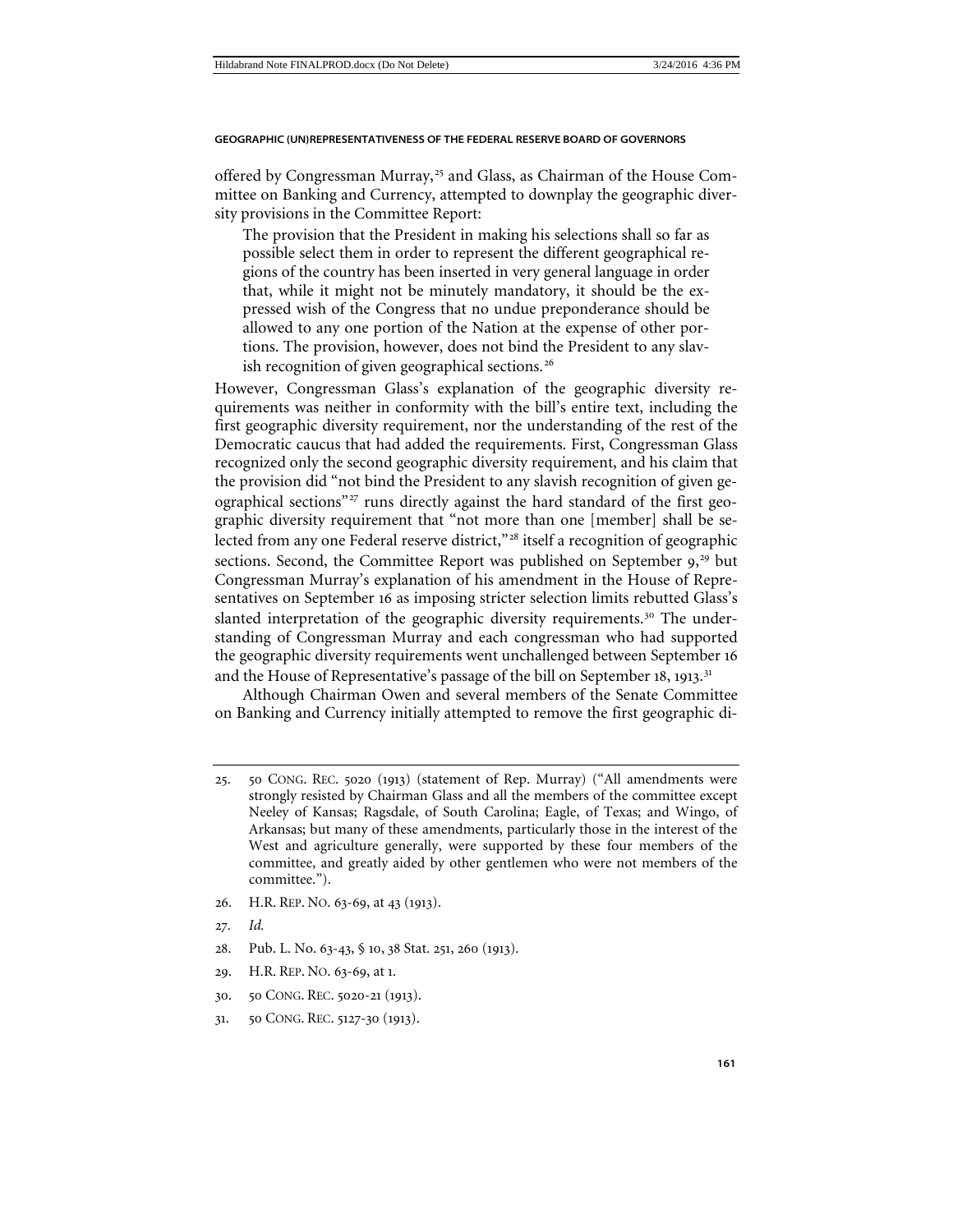versity requirement,<sup>[32](#page-7-0)</sup> Senator Owen ultimately backed down and included both geographic diversity requirements in the final Senate bill.<sup>[33](#page-7-1)</sup> At the same time, the Senate version eliminated a requirement that the Board members be divided evenly between the two dominant parties, $34$  a requirement that was central to Congressman Glass's designs for the Federal Reserve Board.<sup>[35](#page-7-3)</sup> Nevertheless, contrary to Congressman Glass's views and in line with the populist Democrats, such as Congressman Murray, who had amended the bill in the Democratic caucus, the enacted version of the Federal Reserve Act included the two geo-graphic diversity requirements but no bipartisanship requirement.<sup>[36](#page-7-4)</sup>

Like Congressman Murray and the populist House Democrats, the Senate was aware of the impact of the two geographic diversity requirements. One of the major debates surrounding the Federal Reserve Act was determining how to initially draw the boundaries of the Federal Reserve Districts, and the Senate version of the bill required the participation of at least two members of the Fed-eral Reserve Board in making that initial determination.<sup>[37](#page-7-5)</sup> In explaining why the Senate version did not require the input of all the members of the Federal Reserve Board, Senator John Shafroth (D-CO) explained: "[I]f we require all these men to be appointed before the districts are created, the President can not determine if a man who lives, for instance, on the Mississippi River would belong to the St. Louis district or the Chicago district."[38](#page-7-6) In the same debate, Senator Theodore Burton (R-OH), despite his opposition to the Senate version, confirmed that understanding of the first geographic diversity requirement: "[The President] would not choose two, say, from one of the great financial centers of the United States."[39](#page-7-7) These contributions from Senators Shafroth and Burton demonstrate that the Senate understood the geographic diversity requirements

- <span id="page-7-2"></span>34. S. REP. NO. 63-133, at 44.
- <span id="page-7-3"></span>35. H.R. REP. NO. 63-69, at 43 (1913) ("It can not be too emphatically stated that the committee regards the Federal reserve board as a distinctly nonpartisan organization whose functions are to be wholly divorced from politics.").
- <span id="page-7-4"></span>36*. See* Pub. L. No. 63-43, § 10, 38 Stat. 251, 260 (1913).
- <span id="page-7-5"></span>37*. See* S. DOC. NO. 63-335, at 3-4 (1913) (comparing the House, Senate, and final versions of the Federal Reserve Act).
- <span id="page-7-6"></span>38. 51 CONG. REC. 852 (1914) (statement of Sen. Shafroth).
- <span id="page-7-7"></span>39*. Id.* (statement of Sen. Burton).

<span id="page-7-0"></span><sup>32</sup>*. See* S. REP. NO. 63-133, at 19, 45 (1913) (views of Sen. Owen and Exhibit A). Senator Owen had "at the time of the House caucus in August . . . publicly assailed the bill's regional bias." JOHNSON, *supra* note 1, at 29.

<span id="page-7-1"></span><sup>33</sup>*. See* 51 CONG. REC. 24 (1913); *see also* JOHNSON, *supra* note [1,](#page-1-7) at 29-31 (noting that Senator Owen had to compromise with populist Democrats in order to move their support away from the competing Vanderlip Plan).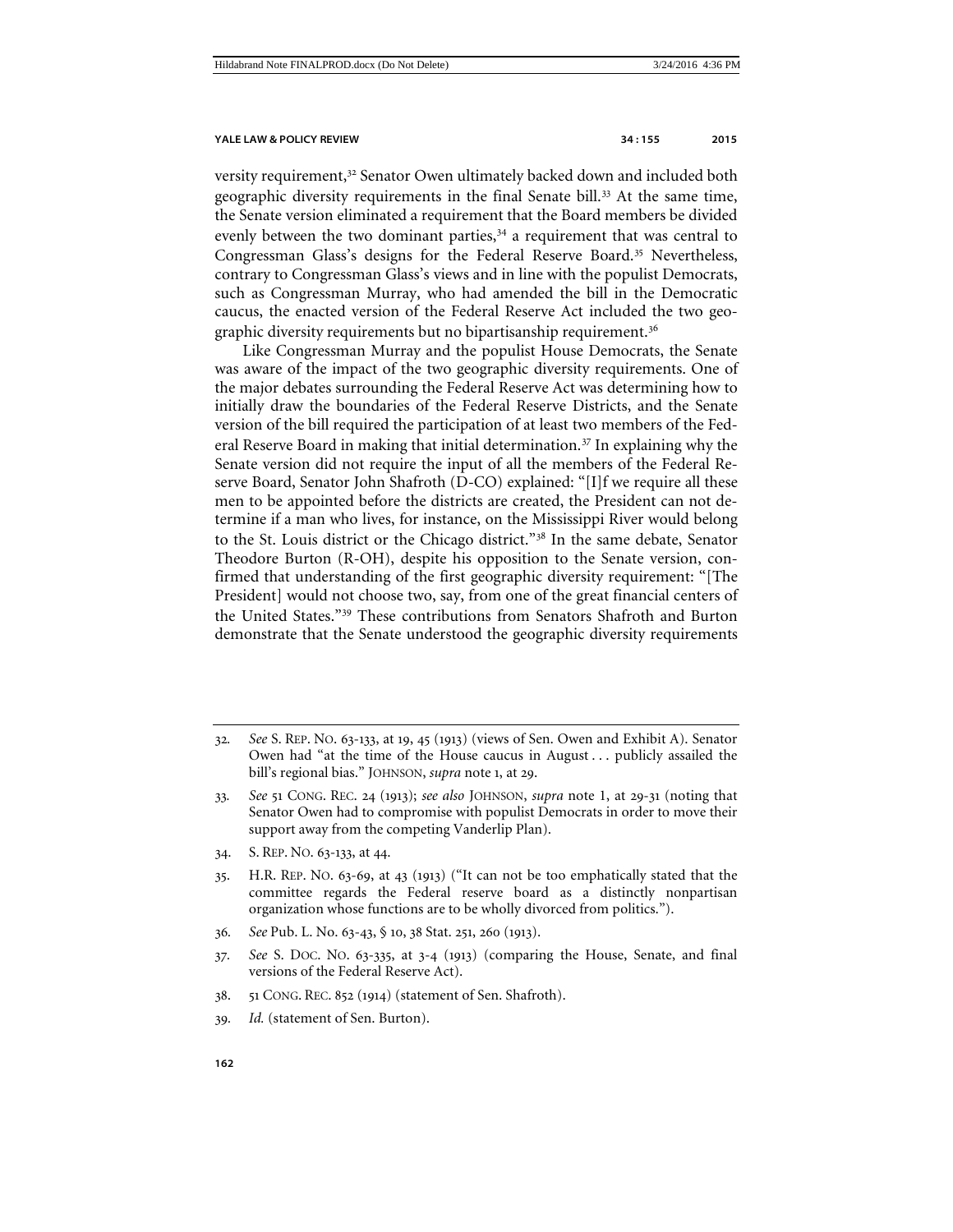as focusing on current residency, where an appointee "lives," as opposed to where the appointees were born.<sup>[40](#page-8-1)</sup>

Despite the efforts of Congressman Glass and Senator Owen to trivialize or eliminate the geographic diversity requirements, populist Democrats such as Congressman Murray and Republican Senators opposing the Federal Reserve Act both understood the import of the geographic diversity requirements in requiring appointees to live in different districts at the time of appointment and to represent the nation's different regions. Senator Elihu Root (R-NY), in debates on the Senate version of the Federal Reserve Act, aptly described what was at stake:

[E]very member of the Federal reserve board will come representing a section of the country, and everyone will have behind him a body of people whom by the terms of his appointment he, to a certain degree, represents, for where you have a board created with reference to sectional distribution, necessarily there is a representation of sections. Everyone will be under pressure from the people of his section to use his influence to turn the life stream toward his own home to encourage and increase the prosperity of business  $\dots$  [I]t will have to be more than ordinary human nature that will enable this board to stand against the constant pressure for inflation that will be brought to bear upon them.<sup>[41](#page-8-2)</sup>

Senator Root well understood that the inflationary monetary policy preferences of the populist Democrats stood "against New York,"[42](#page-8-3) which preferred deflationary policies at the time, and populist Democrats structured the Federal Reserve Board so that it would be particularly responsive to the monetary policy preferences of the West and South, regions that the populist Democrats represented.

### <span id="page-8-0"></span>*C. The Continued Relevance of Geographic Diversity*

The considerations underlying the debate about geographic representativeness are as central to the Federal Reserve's effectiveness today as they were in 1913. The Federal Reserve, with the power to control monetary policy and vast swaths of banking regulations with little democratic oversight, is perhaps the strongest independent agency in our system of government,<sup>[43](#page-8-4)</sup> and commenta-

42*. Id.*

<span id="page-8-1"></span><sup>40</sup>. This interpretation of "from" as equivalent to where an appointee lives and comes "out of" at the time of initial confirmation is consistent with the public meaning of "from" at the time of the Federal Reserve Act's enactment. *See infra* note 55 and accompanying text.

<span id="page-8-2"></span><sup>41</sup>. 51 CONG. REC. 969 (1913) (statement of Sen. Root).

<span id="page-8-4"></span><span id="page-8-3"></span><sup>43</sup>*. See* Bernard Shull, *The Impact of Financial Reform on Federal Reserve Autonomy* 15 (Levy Econ. Inst., Working Papers Series WP No. 735, 2012), http:// papers.ssrn.com/sol3/papers.cfm?abstract\_id=2176822 ("[P]rovisions of Dodd-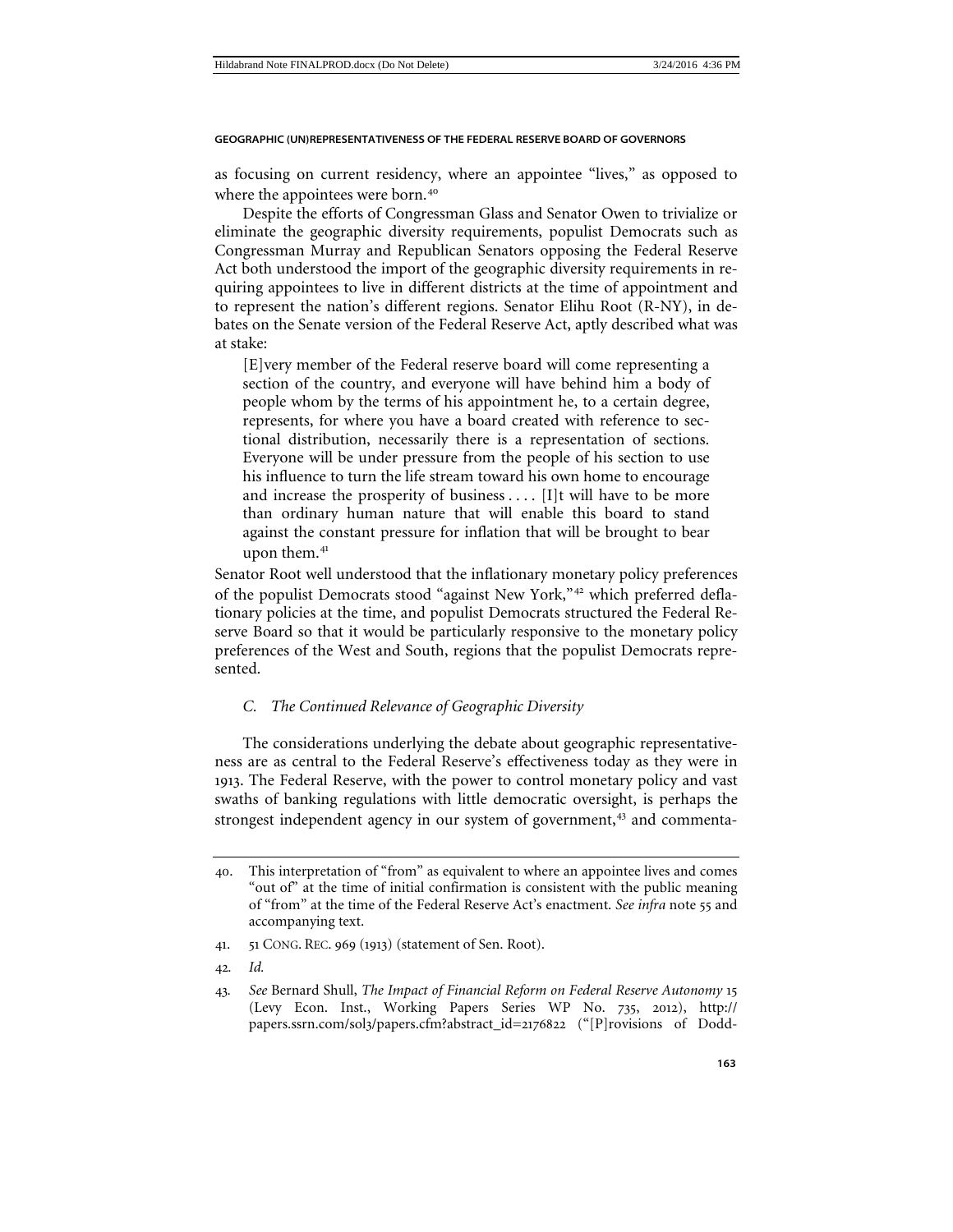tors frequently referred to the Federal Reserve as a fourth branch of government even before the Dodd-Frank Act increased its power.<sup>[44](#page-9-0)</sup> As with other independ-ent agencies or even the Supreme Court,<sup>[45](#page-9-1)</sup> the largely unchecked power of the Federal Reserve becomes more troubling as its policy-crafting membership becomes further divorced from the country it serves.

Although no study has analyzed the historic levels of geographic representation on the Board of Governors in relation to the requirements of Section 10 of the Federal Reserve Act, the Federal Reserve Bank presidents, when voting members of the FOMC, and the members of the Board of Governors have been repeatedly shown to vote for monetary policies that favor the interests of the districts they represent.<sup>[46](#page-9-2)</sup> If the geographic diversity requirements adopted by Congress are not enforced, FOMC monetary policy and Federal Reserve regulation may be distorted in favor of the overrepresented districts.

While dissents from FOMC decisions have never been a frequent occurrence, analysis of these dissents confirms that the Governors have been voting in an increasingly homogenous manner over the past twenty years. Daniel Thornton and David Wheelock, for example, found that, of the seventy-six

Frank and other developments surrounding the financial crisis of 2008-09 have expanded the Fed's power and influence enormously.").

- <span id="page-9-0"></span>44*. See, e.g.*, BERNARD SHULL, THE FOURTH BRANCH: THE FEDERAL RESERVE'S UNLIKELY RISE TO POWER AND INFLUENCE 169 (2005) ("The independence that provides the Federal Reserve with the capacity to alter its policies and operational procedures without legislation is conducive to adaptation. The independence of the System has been augmented by its ability to generate revenues sufficient to support whatever staff its officials decide is needed, free of the congressional budget process.").
- <span id="page-9-1"></span>45*. See, e.g.*, Obergefell v. Hodges, 135 S. Ct. 2584, 2629 (2015) (Scalia, J., dissenting) ("Not surprisingly then, the Federal Judiciary is hardly a cross-section of America. Take, for example, this Court . . . . Four of the nine are natives of New York City. Eight of them grew up in east- and west-coast States. Only one hails from the vast expanse in-between. Not a single Southwesterner or even, to tell the truth, a genuine Westerner . . . ."); A.E. Dick Howard, *The Changing Face of the Supreme Court*, 101 VA. L. REV. 231, 251 (2015) ("Geography has obviously not played a significant part in recent presidents' nomination calculus. . . . Even those justices who are ostensibly from outside of the mid-Atlantic and northeastern parts of the country have spent the bulk of their professional careers in the BosWash corridor."). At the state level, some states, such as Tennessee, have instituted geographic diversity requirements of their own for the selection of judges. *See* TENN. CONST. art. VI, § 2 ("The Supreme Court shall consist of five Judges, of whom not more than two shall reside in any one of the grand divisions of the State.").
- <span id="page-9-2"></span>46*. See* Ellen E. Meade & D. Nathan Sheets, *Regional Influences on FOMC Voting Patterns*, 37 J. MONEY, CREDIT & BANKING 661 (2005); John A. Gildea, *The Regional Representation of Federal Reserve Bank Presidents*, 24 J. MONEY, CREDIT & BANKING 215 (1992). It should be noted that these studies mainly focused on voting patterns before the breakdown in Section 10 enforcement described later in the Note.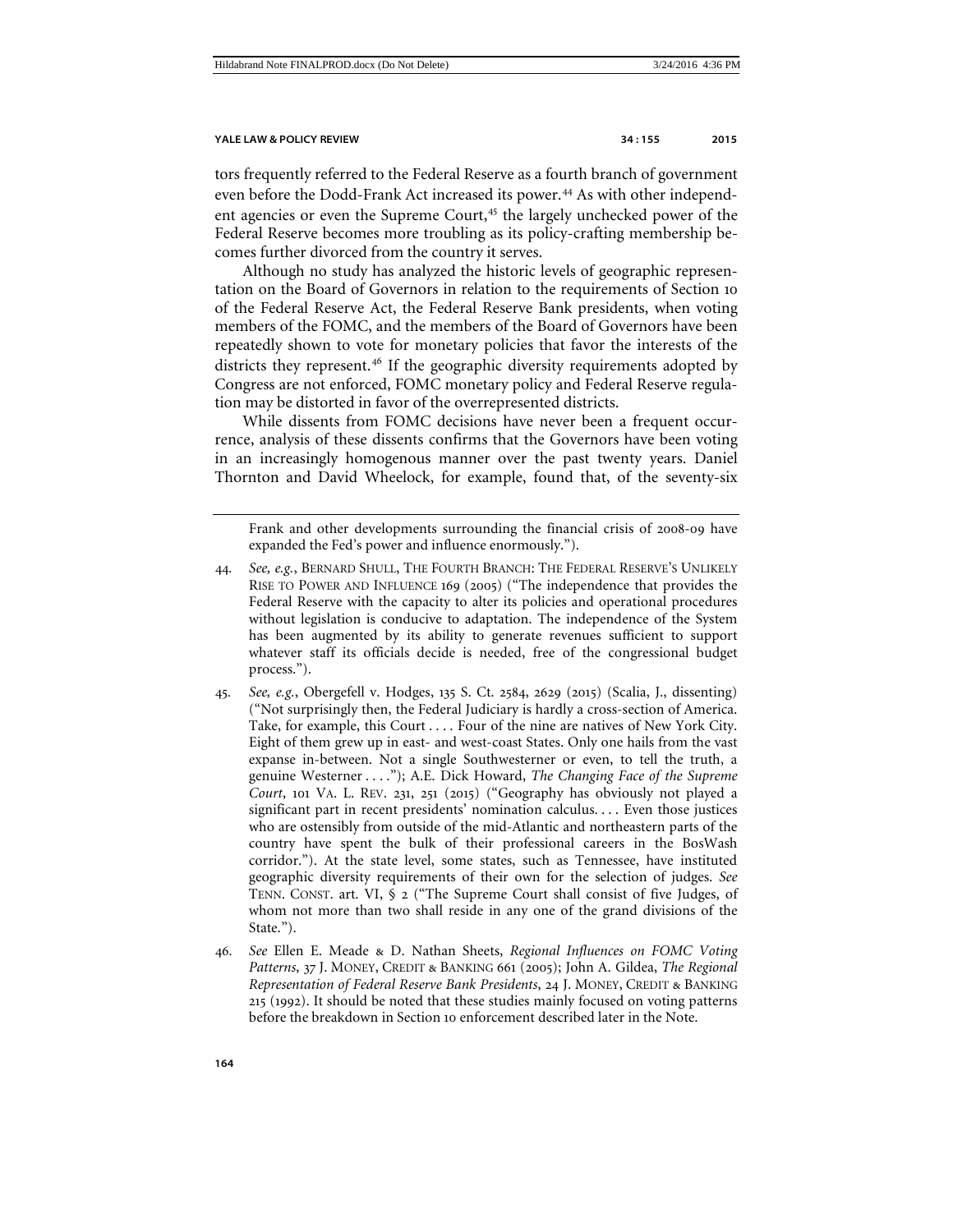FOMC policy dissents from 1994 through 2013, only four of those seventy-six dissents came from a Governor instead of a regional Reserve Bank president.<sup>[47](#page-10-2)</sup> When the Board of Governors was more geographically diverse, the dissent rate for Governors was similar to that of Presidents, but Governors have historically displayed a stronger inclination toward looser monetary policy than the tighter economic policy of many dissenting Presidents.<sup>[48](#page-10-3)</sup> These voting patterns are consistent with the hypothesis that the increasingly East-Coast-centric Board of Governors has contributed to laxer monetary policies in the past twenty years, an approach that particularly favored distressed Wall Street firms during the Great Recession.

### <span id="page-10-0"></span>II. Application of the Geographic Diversity Requirements

Notwithstanding the intent of Congressman Murray and populist Democrats that the Board of Governors "must represent every section of the country," Section 10's geographic restrictions have not been carefully interpreted over time. Presidents, intent on nominating individuals with similar political values, close personal ties, or recognized expertise, began to bend the requirements of Section 241 away from the focus on residency, which was the primary emphasis of Congressman Murray and the first nominations to the Federal Re-serve Board,<sup>[49](#page-10-4)</sup> and toward inclusion of where the nominee was born. However, the departures from the geographic diversity requirements with recent nominees, particularly Peter Diamond, have sparked Senate opposition and encouraged calls for statutory reform to counteract the centralization of Federal Reserve power on the East Coast, particularly in Washington, D.C., despite the population shift west of the Mississippi River.[50](#page-10-5)

### <span id="page-10-1"></span>*A. The OLC's Loosening of the Geographic Diversity Requirements*

The first five confirmed nominees to the Federal Reserve Board in 1914 satisfied both geographic diversity requirements and, even if they were born else-

<span id="page-10-2"></span><sup>47</sup>. Daniel L. Thornton & David C. Wheelock, *Making Sense of Dissents: A History of FOMC Dissents*, 96 FED. RES. BANK OF ST. LOUIS REV. 213, 215 (2014).

<span id="page-10-3"></span><sup>48</sup>*. Id.* at 223 (demonstrating that eighty-four percent of Presidents' dissents were in favor of *tighter* monetary policy while sixty-four percent of Governors' dissents were in favor of *easier* monetary policy).

<span id="page-10-4"></span><sup>49</sup>*. See infra* notes 52-55 and accompanying text.

<span id="page-10-5"></span><sup>50</sup>. *See infra* notes 92-93 and accompanying text; *see also* Paul D. Mueller, Dissonance Within the Federal Reserve System 6 (Jan. 2, 2014) (unpublished manuscript), http://papers.ssrn.com/sol3/papers.cfm?abstract\_id=2373847 ("[G]overnors are appointed for political reasons. Why else would the current President flagrantly disregard the geographic requirements of section 10 of the Federal Reserve Act and appoint two governors who are technically not eligible to be governors . . . ?").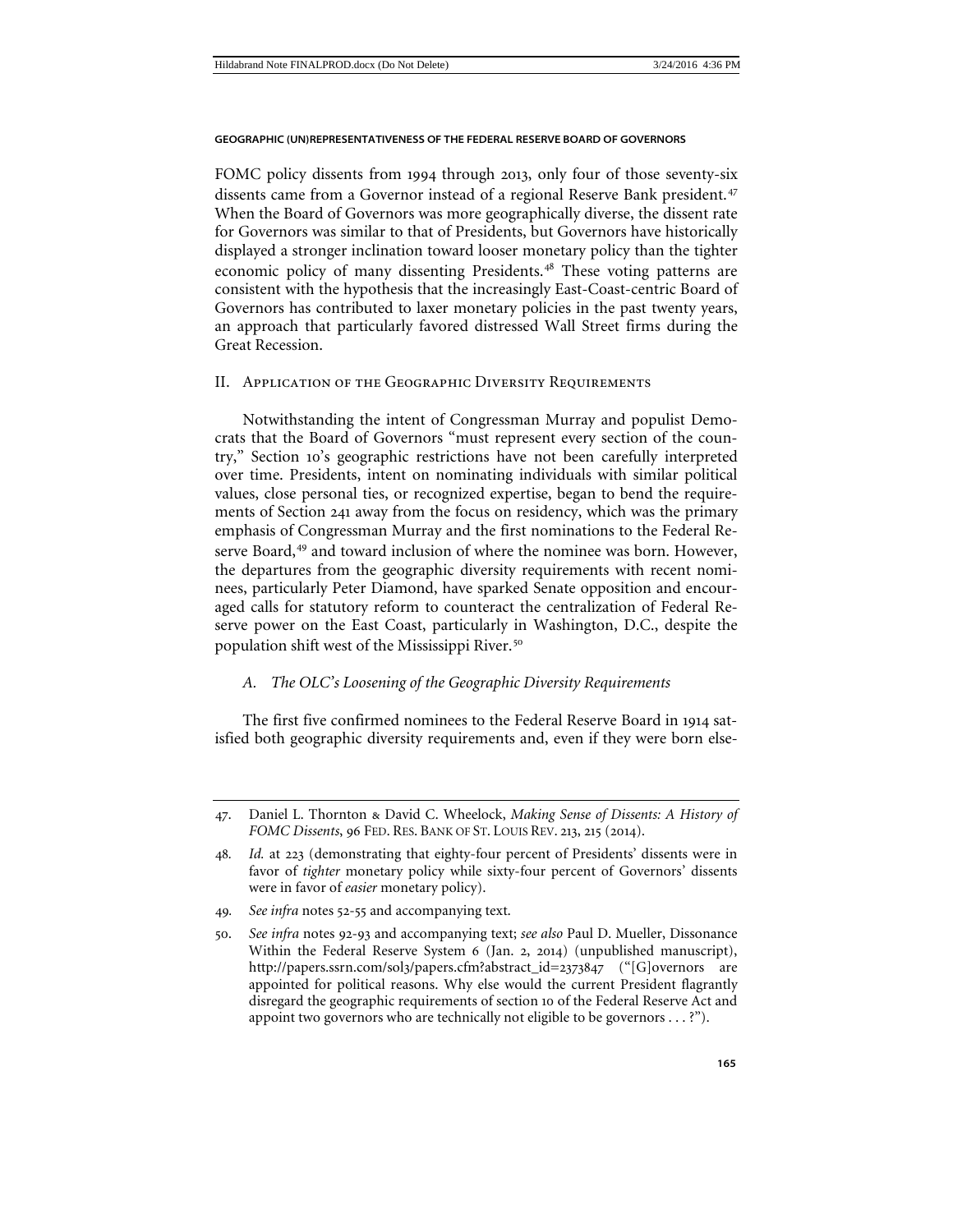<span id="page-11-0"></span>where,<sup>[51](#page-11-1)</sup> had deep and long-term residency connections to the Federal Reserve Districts they were nominated from: Charles Hamlin of Massachusetts in the Boston District for the term ending in 1916; Paul Warburg of New York in the New York District for the term ending in 1918; Frederic Delano of Illinois in the Chicago District for the term ending in 1920; William P.G. Harding of Alabama in the Atlanta District for the term ending in 1922; and Adolph Miller of California in the San Francisco District for the term ending in 1924. [52](#page-11-2) Although the nominees represented a compromise with conservative Republicans by strongly representing bankers and including two nominees from the East Coast,<sup>[53](#page-11-3)</sup> the two Board members from the East Coast occupied the shortest two terms, and the other Board members represented the South, Midwest, and West. By the time that Adolph Miller was reappointed for his third term beginning in 1934, the President and the Senate found it appropriate to confirm him as the first appointed member from the Richmond District because he was by then "of the District of Columbia"[54](#page-11-4) since he had been a resident of the Richmond District for such a long period of time.<sup>[55](#page-11-5)</sup>

- <span id="page-11-1"></span>51. These nominations suggest that residency was more important than birth in establishing geographic diversity. *See infra* notes 120, 131-132 and accompanying text.
- <span id="page-11-2"></span>52. ROGER S. WHITE, CONG. RESEARCH SERV., HG2563, MEMBERSHIP OF THE BOARD OF GOVERNORS OF THE FEDERAL RESERVE SYSTEM DECEMBER 1913-OCTOBER 1986, at 7-8 (1986); *see* JOHNSON, *supra* note [1,](#page-1-7) at 51-54 (describing the political compromise and business backgrounds of the first confirmed nominees).
- <span id="page-11-3"></span>53. JOHNSON, *supra* note 1, at 51-54.
- <span id="page-11-4"></span>54. 79 CONG. REC. 764 (1935) (report of Sen. Fletcher). *See also* WHITE, *supra* note [52,](#page-11-0)  at 8 (noting that Adolph Miller's final reappointment was from the Richmond District).
- <span id="page-11-5"></span>55. Despite the example of Adolph Miller's reappointment to a third term to represent the Richmond District, an examination of the public meaning of "from" at the enactment of the Federal Reserve Act in 1913 demonstrates how a Governor reappointed to a consecutive term might still qualify as from his original district despite subsequent occupancy in or around Washington, D.C. By 1901, an accepted definition of "from" was "[i]ndicating the place, quarter, etc. whence something comes or is brought or fetched; often = out of" such as in "[h]e came from Cambridge." 4 A NEW ENGLISH DICTIONARY ON HISTORICAL PRINCIPLES: FOUNDED MAINLY ON THE MATERIALS COLLECTED BY THE PHILOLOGICAL SOCIETY 561 (James A. H. Murray ed., 1901). "From" retained a similar definition in 1913 as "[o]ut of the neighborhood of; lessening or losing proximity to; leaving behind; by reason of; out of; by aid of." WEBSTER'S REVISED UNABRIDGED DICTIONARY 598 (Noah Porter ed., G & C Merriam Co. 1913). Because Adolph Miller came from or was otherwise brought "out of" the San Francisco District at the time of initial confirmation, the Senate's determination that he was still from that district for the first reconfirmation seems plausible. Interestingly, a similar scenario occurred in one of the most popular books published in America in 1913: L. Frank Baum's *The Patchwork Girl of Oz*. In the book, "Dorothy Gale of Kansas," where she had lived her entire life with the exception of "several trips to the Land of Oz before she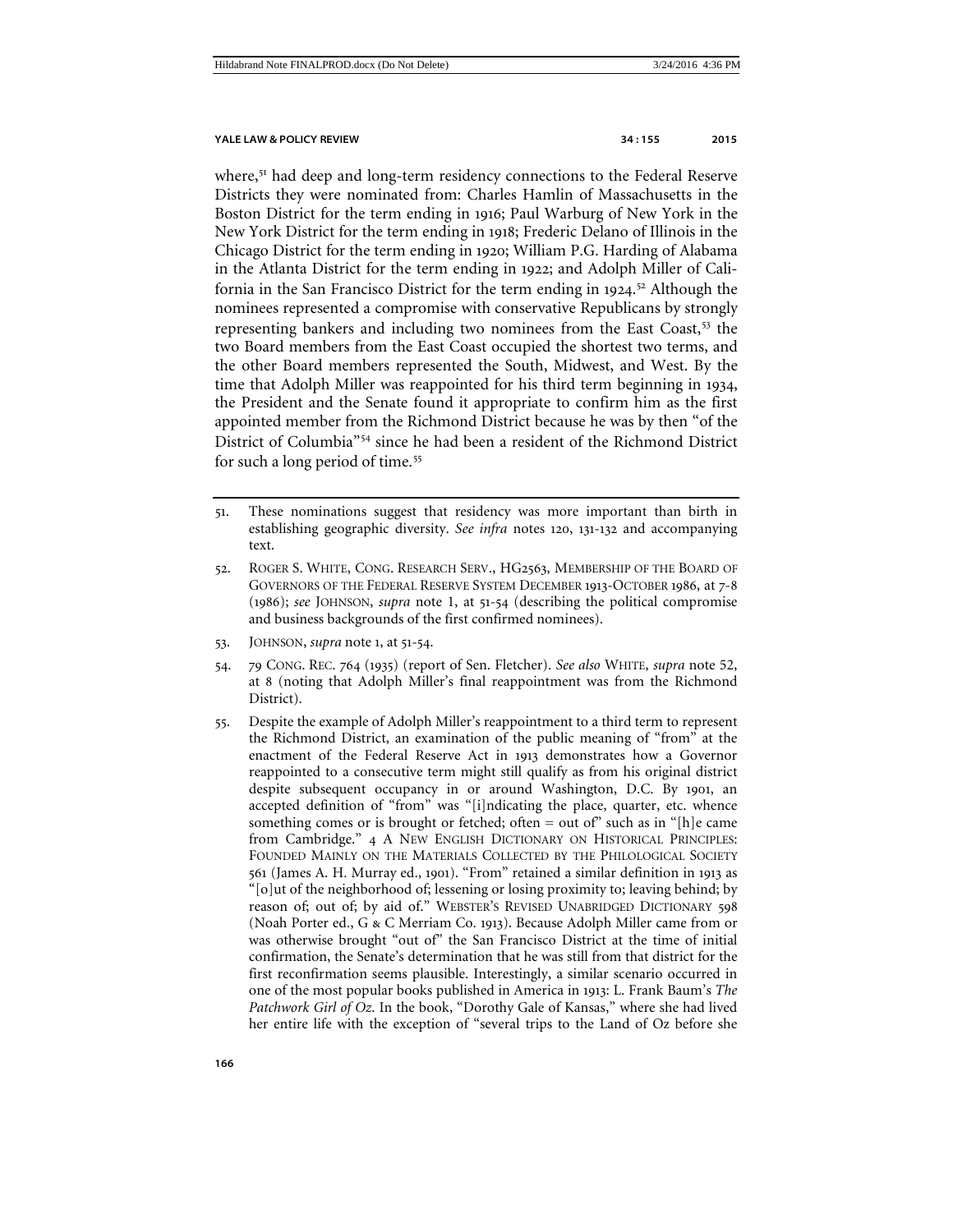During the subsequent decades, the President and willing members of the Senate started to apply the geographic diversity requirements of Section 241 in a looser manner, and the confirmation of G. William Miller in 1978 marked a sea change in the interpretation of those requirements. G. William Miller was born in Oklahoma within the Kansas City District, received his law degree from the University of California's School of Law at Berkeley in the San Francisco District, initially worked at Cravath, Swaine & Moore in the New York District, and then joined Textron Inc. in Rhode Island where he worked from 1957 to 1978 in the Boston District.<sup>[56](#page-12-0)</sup> However, because Governor Henry Wallich was currently serving from the Boston District, President Carter requested the opinion of the Office of Legal Counsel regarding Section 241 in an attempt to justify the nomination.[57](#page-12-1) The Office of Legal Counsel, in the most extensive treatment of Section 241 since the enactment of the Federal Reserve Act, agreed with the opinion of Congressman Glass that "the statute was not drafted as a residency requirement" but failed to note the statements of Congressman Murray about the Democratic caucus's understanding of Section 10 of the Federal Reserve Act.<sup>[58](#page-12-2)</sup>

Furthermore, the Office of Legal Counsel relied on historic examples to show that the first diversity requirement (i.e. that "not more than one [member of the Board of Governors] shall be selected from any one Federal Reserve district") did not require a nominee to be both born and have residency in the district from which he was nominated.[59](#page-12-3) The Office of Legal Counsel used the ex-

- <span id="page-12-0"></span>56*. G. William Miller Biography*, BOARD OF GOVERNORS OF THE FED. RESERVE SYS., http://www.federalreservehistory.org/People/DetailView/42 (last visited Feb. 14, 2016).
- <span id="page-12-1"></span>57*. See* Federal Reserve Board—Residency of Board Member (12 U.S.C. § 241), 2 Op. O.L.C. 391, 391 (1977).
- <span id="page-12-2"></span>58*. Id.* at 391-92 & n.2 ("We have been unable to find any other relevant legislative history. . . . The legislative debates, while exhaustive, are likewise not relevant to the question posed herein.").
- <span id="page-12-3"></span>59*. Id.* at 392-93. OLC did concede the existence of the second geographic diversity requirement but decided to focus on the first requirement, which was more troubling for this nomination. *See id.* at 393 n.3 (1977) ("As written, the statute suggests that Congress may focus not only on the question of the nominee's ability to represent the region from which he is selected, but also on the question whether the nominee may occasion an over-representation of some other district (in this case the district covering Rhode Island). Our analysis would indicate, however, that the important inquiry will focus upon the substantiality of the nominee's contracts [sic] with, and knowledgeability about, the district from which he is selected rather than upon his contacts and relationships in some other region.").

came to live there for good," became "Princess Dorothy of Oz" by edict of her friend Ozma. L. FRANK BAUM, THE PATCHWORK GIRL OF OZ 15, 203-04 (1913). Nevertheless, Dorothy is still described after her appointment as "[a] lass from Kansas" and never as "from Oz." *Id.* at 140. This example supports the idea that residency at time of first confirmation could still justify a later description as "from" that original district.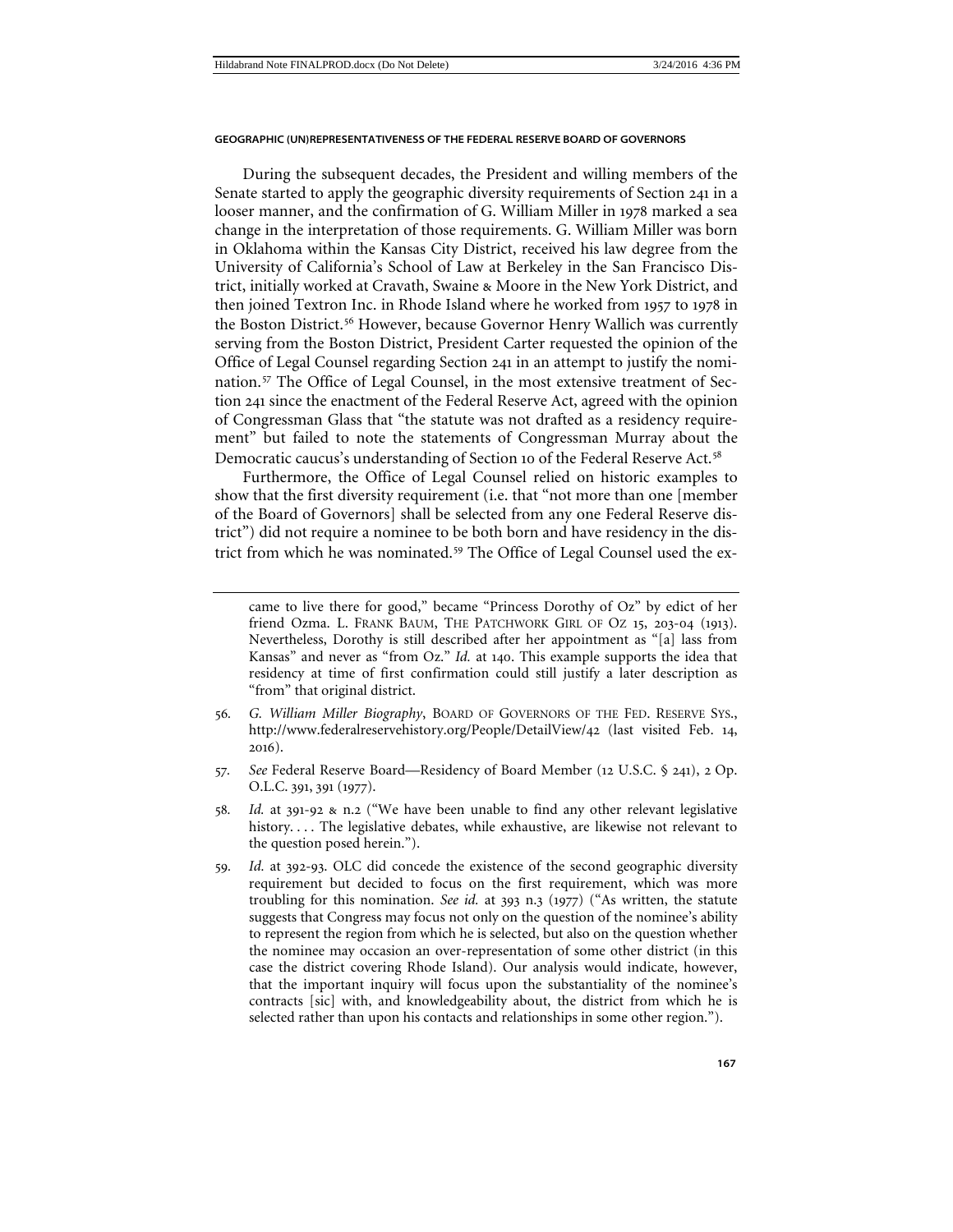amples of Adolph Miller, who had been a member of the Federal Reserve Board for two decades by the time he was nominated from the Richmond District, and Andrew Brimmer, who was born in Louisiana but nominated from the Philadelphia District, to show that the Senate had confirmed nominees not native to the claimed district.<sup>[60](#page-13-0)</sup> However, the Office of Legal Counsel understated the residency tie that Andrew Brimmer had to the Philadelphia District by arguing:

At the time of his nomination he lived in the Washington area and was an Assistant Secretary at the Commerce Department. Immediately before coming to Commerce, Mr. Brimmer was a faculty member at the Wharton School of Finance and Commerce in Philadelphia for several years, that being his only contact with Philadelphia. He was 'selected from' the Philadelphia district based on that contact.<sup>[61](#page-13-1)</sup>

The Office of Legal Counsel failed to note that, as Senator Joseph Clark (D-PA) explained at Dr. Andrew Brimmer's confirmation hearing, Andrew Brimmer was "presently a resident and voter in Pennsylvania" at the time of his con-firmation.<sup>[62](#page-13-2)</sup> Due to his continued status as a faculty member of the University of Pennsylvania and his maintained residency in Pennsylvania, Andrew Brimmer had been a resident of the Philadelphia District for the five years preceding his appointment to the Board of Governors.<sup>[63](#page-13-3)</sup>

To support the opposite idea that a nominee could be native to but not currently a resident of the claimed district, the Office of Legal Counsel cited the examples of Robert Holland, nominated from the Kansas City District because he was born in Nebraska and lived there until age twenty-one, and James Louis Robertson, also born in Nebraska and nominated from the Kansas City District.[64](#page-13-4) The Office of Legal Counsel applied this rule to support the proposition "that the President might well conclude that a nominee who was born in Oklahoma and who was raised in that part of the country could fairly represent the 'financial, agriculture, industrial, and commercial interests' of the geographical area covered by the Kansas City district."[65](#page-13-5)

While the Office of Legal Counsel would be correct in applying this rule based on Senate practice during the first sixty years of the Federal Reserve Act, the confirmation of G. William Miller is troubling because he was ultimately nominated neither from the Boston District, where he had resided in Rhode Is-

- <span id="page-13-4"></span>64. Federal Reserve Board—Residency of Board Member (12 U.S.C. § 241), 2 Op. O.L.C. 391, 392-93 (1977).
- <span id="page-13-5"></span>65*. Id.* at 393. Although born in Oklahoma, G. William Miller "spent the bulk of his childhood and adolescence in Texas," which is not covered by the Kansas City District. *Id.* at 391 & n.1.

<span id="page-13-0"></span><sup>60</sup>*. Id.* at 392.

<span id="page-13-1"></span><sup>61</sup>*. Id.*

<span id="page-13-2"></span><sup>62</sup>*. Nominations of Dr. Andrew F. Brimmer and William W. Sherrill: Hearing Before the S. Comm. on Banking and Currency*, 89th Cong. 2 (1966) (statement of Sen. Clark).

<span id="page-13-3"></span><sup>63</sup>*. See id.* at 1-2.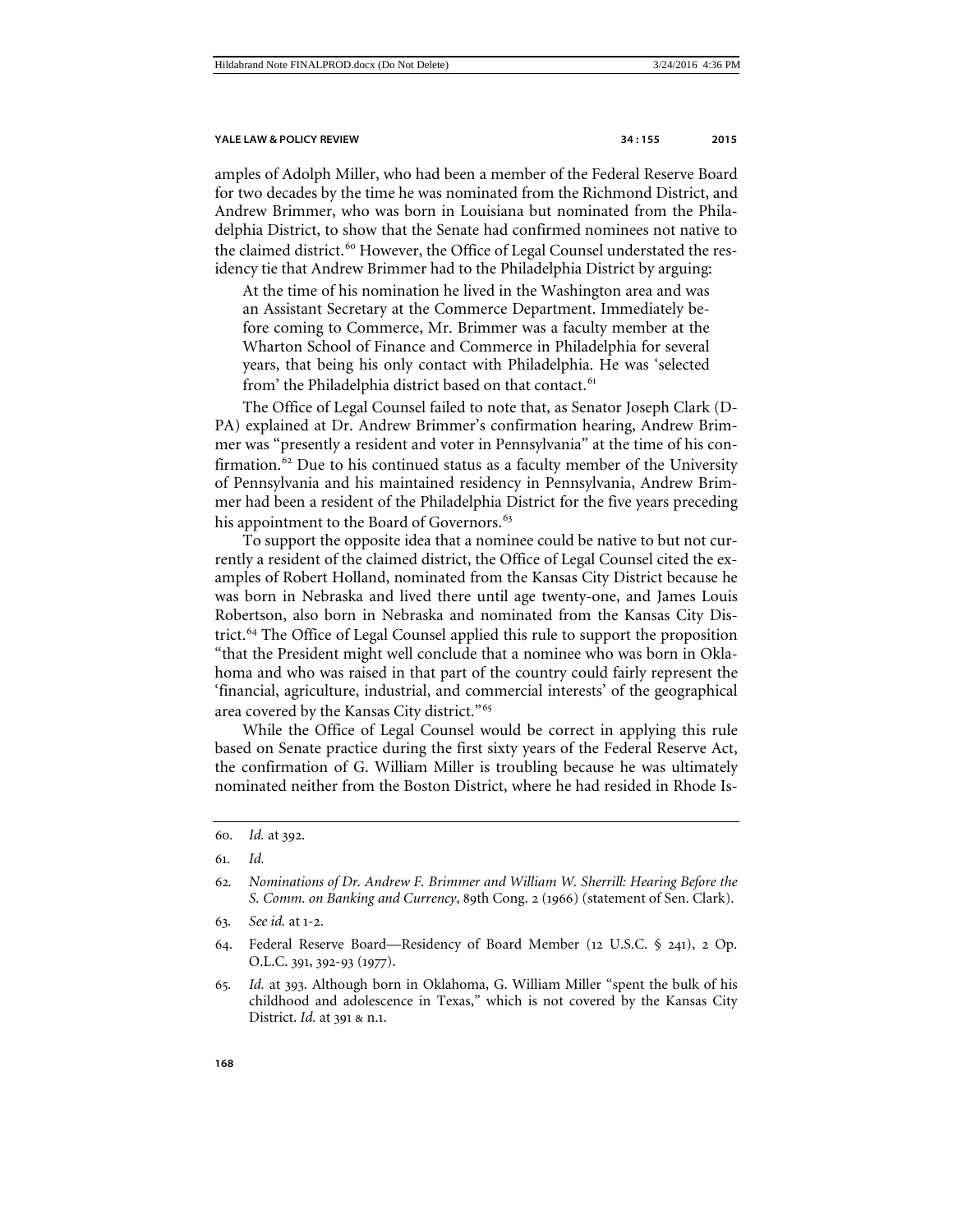land for two decades, nor from the Kansas City District, where he was born, but from the San Francisco District.<sup>[66](#page-14-0)</sup> When Senator Jesse Helms (R-NC) raised the concern that G. William Miller was "a director of the Federal Reserve Bank of Boston and a legal resident of Rhode Island,"[67](#page-14-1) Miller responded that:

It is my understanding that my nomination will be from the State of California, where I lived for 5 years, attended the University of California School of Law, own property, and where I am a member of the bar. I understand that an opinion has been given by the Attorney General's Office that an adequate relationship exists in order for me to be a rep-resentative of that district.<sup>[68](#page-14-2)</sup>

To clarify, Senator Helms asked Miller if he "live[s] in Rhode Island now," and G. William Miller responded in the affirmative.<sup>[69](#page-14-3)</sup> Miller's response inaccurately portrayed the opinion of the Office of Legal Counsel, which described Miller as an acceptable nominee from the Kansas City District where he was born but made no mention of the San Francisco District.<sup>[70](#page-14-4)</sup> Attending law school in a state decades ago, being admitted to its bar (not uncommon due to bar admission reciprocity), and owning some property (even a beach house would suffice) are sufficiently over-inclusive as to render Section 241 entirely ineffective. Although the text of Section 241 might conceivably allow the nomination either born in or a resident of the district of nomination, the interpretation Mr. Miller presented to the Senate allowed for the confirmation of a nominee who was neither a native nor a resident of the district of nomination.

Instead of demonstrating a careful consideration of the history and text of Section 241's geographic diversity requirements, the Senate hearing showcased the Senators' willingness to accept without examination Mr. Miller's representation of the Office of Legal Counsel's opinion in order to confirm someone who was "close friends for more than 15 years" with and had served as the cam-paign chairman for Senator Claiborne Pell (D-RI).<sup>[71](#page-14-5)</sup> Usually in Federal Reserve Board confirmation hearings, a Senator or two from the nominee's state give the first statements in support of the nominee, such as Senator Clark of Pennsylvania speaking in favor of Dr. Brimmer's nomination from the Philadelphia

- <span id="page-14-2"></span><span id="page-14-1"></span>67*. Id.* (statement of Sen. Helms).
- 68*. Id.* (statement of G. William Miller, nominee).
- <span id="page-14-3"></span>69*. Id.* (statements of Sen. Helms and G. William Miller, nominee).
- <span id="page-14-4"></span>70. Federal Reserve Board—Residency of Board Member (12 U.S.C. § 241), 2 Op. O.L.C. 391, 393 (1977).
- <span id="page-14-5"></span>71*. Nomination of G. William Miller: Hearing Before the S. Comm. on Banking, Hous. & Urban Affairs*, 95th Cong. 1-3 (1978) (statement of Sen. Pell).

<span id="page-14-0"></span><sup>66</sup>*. See Nomination of G. William Miller: Hearing Before the S. Comm. on Banking, Hous. & Urban Affairs*, 95th Cong. 46 (1978) (statements of Sen. Helms and G. William Miller, nominee).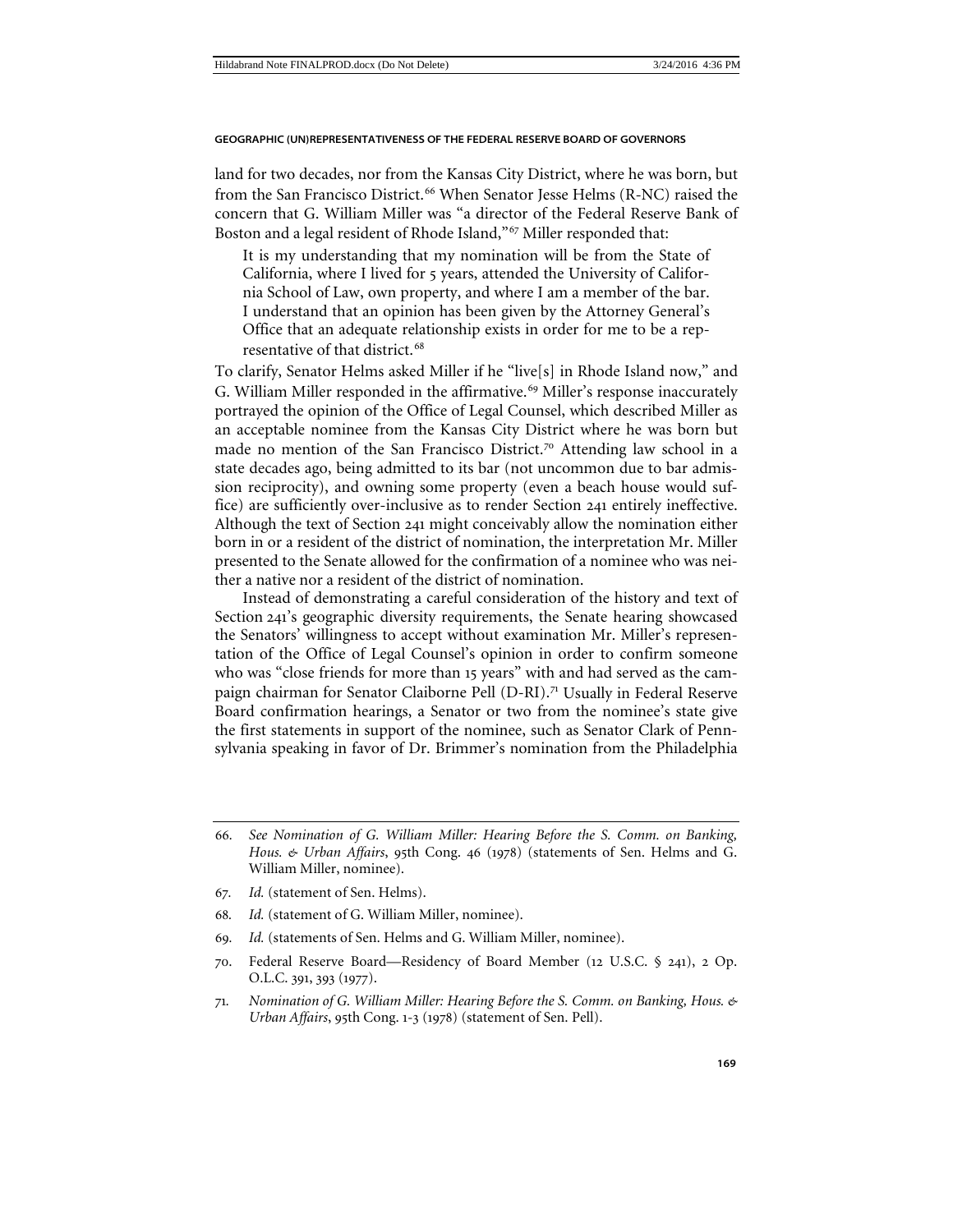District, $72$  but the two Senators from Rhode Island took on that responsibility for Mr. Miller's confirmation hearing<sup>[73](#page-15-2)</sup> even though a Democratic Senator from California was a member of the Senate Committee for Banking, Housing, and Urban Affairs at the time <sup>[74](#page-15-3)</sup>

## <span id="page-15-0"></span>*B. Reevaluation of the Geographic Diversity Requirements and Peter Diamond*

The confirmation of Mr. Miller to the Board of Governors led to even laxer Senate enforcement of the geographic diversity requirements, as discussed in Parts IV and V, but the Senate essentially began ignoring the requirements altogether when the Executive labeled Dr. Susan Bies as from the Chicago District even though she had been born in New York and was residing in Memphis, TN, within the St. Louis District, at the time of her nomination.<sup>[75](#page-15-4)</sup> Although Dr. Bies had only spent three years in the Chicago District three decades before her nomination while completing a graduate degree at Northwestern University and working at the Federal Reserve Bank of Chicago, $7<sup>6</sup>$  Dr. Bies was nominated neither from the St. Louis District nor the New York District for the simple reason that other Governors were representing those districts at the time of her confirmation.[77](#page-15-6) The confirmation of Dr. Bies was a particularly stark departure from the text and history of Section 241 because the Senate dispensed entirely with pretense and confirmed a candidate that the Senate labeled repeatedly as "of Tennessee,"[78](#page-15-7) a state not at all within the Chicago District.

- <span id="page-15-5"></span>76*. Id.* at 35-36, 43. Dr. Bies had even worked more recently at the Federal Reserve Bank of St. Louis. *Id.* at 36, 43.
- <span id="page-15-6"></span>77*. See Membership of the Board of Governors*, *supra* note [4](#page-1-8) (noting that Laurence H. Meyer represented the St. Louis District while Alan Greenspan represented the New York District in 2001).
- <span id="page-15-7"></span>78*. See Nominations of Mark W. Olson, Susan Schmidt Bies, James E. Gilleran, Allan I. Mendelowitz, Eduardo Aguirre, Jr., Franz S. Leichter, John T. Korsmo, and Randall S. Kroszner: Hearing Before the S. Comm. on Banking, Hous. & Urban Affairs*, 107th Cong. i, iii, 1, 6 (2001) (describing Susan Schmidt Bies as "of Tennessee").

<span id="page-15-1"></span><sup>72</sup>*. See, e.g.*, *Nominations of Dr. Andrew F. Brimmer and William W. Sherrill: Hearing Before the S. Comm. on Banking and Currency*, 89th Cong. 1-2 (1966) (statement of Sen. Clark).

<span id="page-15-2"></span><sup>73</sup>*. Nomination of G. William Miller: Hearing Before the S. Comm. on Banking, Hous. & Urban Affairs*, 95th Cong. 1-4 (1978) (statements of Sen. Pell and Sen. Chafee).

<span id="page-15-3"></span><sup>74</sup>*. Id.* at ii (noting that Senator Alan Cranston (D-CA) was a member of the Committee).

<span id="page-15-4"></span><sup>75</sup>*. Nominations of Mark W. Olson, Susan Schmidt Bies, James E. Gilleran, Allan I. Mendelowitz, Eduardo Aguirre, Jr.,Franz S. Leichter, John T. Korsmo, and Randall S. Kroszner: Hearing Before the S. Comm. on Banking, Hous. & Urban Affairs*, 107th Cong. 35-43 (2001) (statements of Susan Schmidt Bies, nominee).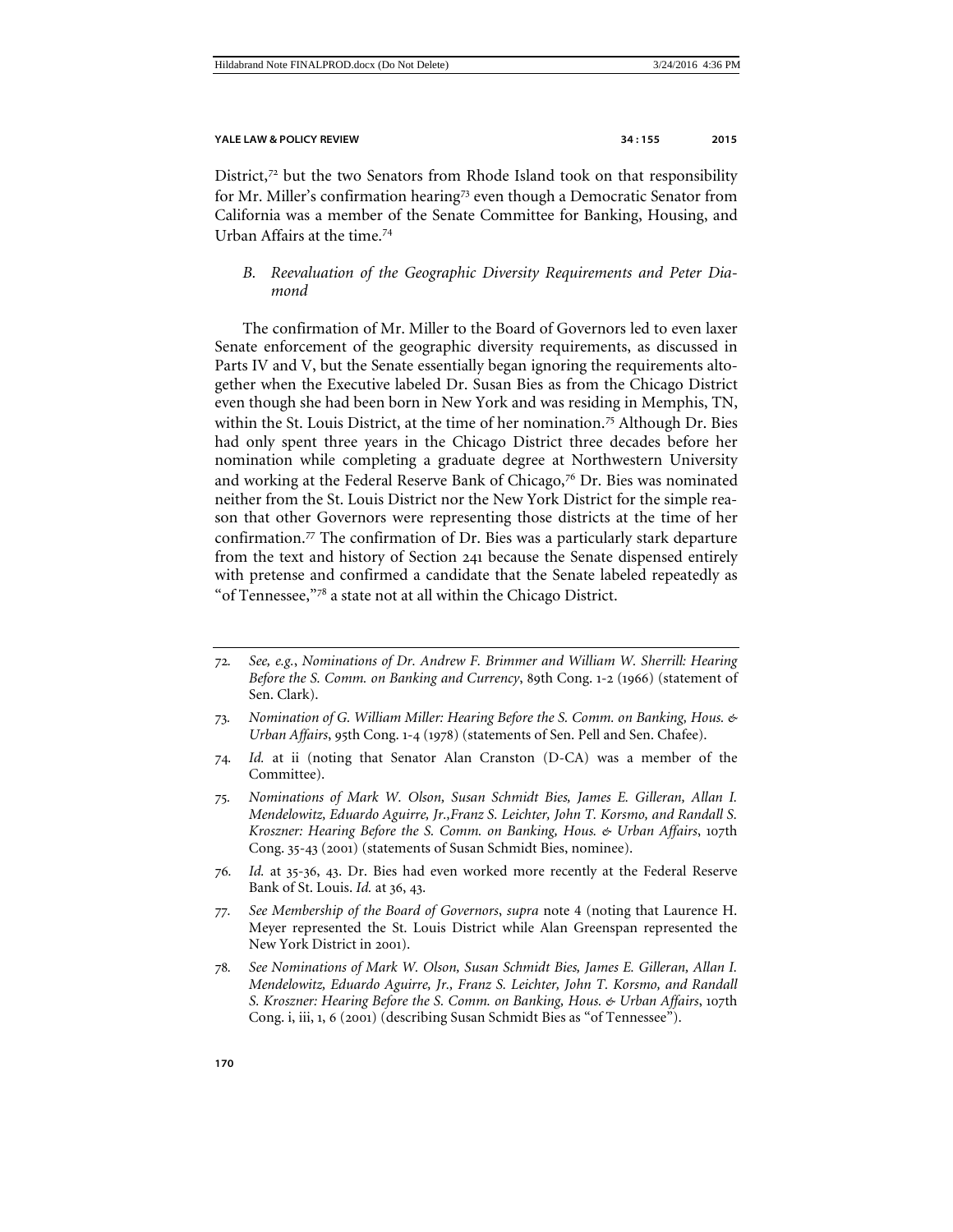The departure from the text of Section 241 came to a head with the 2010 nomination of Dr. Peter Diamond, born in New York and a professor at the Massachusetts Institute for Technology since 1966, to represent the Chicago District on the Board of Governors.[79](#page-16-0) Although the Senate's initial consideration of Peter Diamond focused on his qualifications as a labor economist and views of monetary policy,<sup>[80](#page-16-1)</sup> the Senate Committee on Banking, Housing, and Urban Affairs noted that Peter Diamond was "of Massachusetts."[81](#page-16-2) Even though the Senate confirmed Janet Yellen and Sarah Bloom Raskin,<sup>[82](#page-16-3)</sup> nominated to the Board of Governors at the same time as Peter Diamond, Peter Diamond's nomination stalled when Senator Richard Shelby (R-AL) noticed that Peter Diamond did not comply with the geographic diversity requirements of Section 241.<sup>[83](#page-16-4)</sup> At best, a White House spokesman noted that Peter Diamond had "lectured at Northwestern University in Evanston, Illinois, received its Erwin Plein Nemmers Prize in Economics, and presented 'numerous seminars' at Northwestern and the University of Chicago,"[84](#page-16-5) and the Federal Reserve Board's

- <span id="page-16-0"></span>79*. See* Scott Lanman, *The Spat over a Fed Seat for Peter Diamond*, BLOOMBERG BUS. (Mar. 31, 2011), http://www.bloomberg.com/bw/magazine/content/11\_15/ b4223036827518.htm ("The White House says Diamond would represent the Chicago Fed district, even though his nomination papers say he's "of Massachusetts," prompting Shelby to say the professor should be barred from serving, as Fed Governor Daniel Tarullo already represents the Boston district."); *see also Peter A. Diamond - Facts*, NOBEL MEDIA AB, http://www.nobelprize.org/ nobel\_prizes/economic-sciences/laureates/2010/diamond-facts.html (describing Peter Diamond's place of birth and institutional affiliations) (last visited Feb. 14, 2016).
- <span id="page-16-1"></span>80*. Nominations of Janet L. Yellen, Peter A. Diamond, Sarah Bloom Raskin, Osvaldo Luis Gratacos Munet, and Steve A. Linick: Hearing Before the S. Comm. on Banking, Hous., & Urban Affairs*, 111th Cong. 50-58 (2010) (responses to written questions of Sen. Shelby and Sen. Vitter from Peter Diamond).
- <span id="page-16-2"></span>81*. Id.* at iii, 1, 16.
- <span id="page-16-3"></span>82*. See Membership of the Board of Governors*, *supra* note 4 (noting that Janet Yellen was reappointed on October 4, 2010, and that Sarah Bloom Raskin was appointed on October 4, 2010).
- <span id="page-16-4"></span>83*. See Executive Session to Consider the Nomination of Dr. Peter A. Diamond, of Massachusetts, To Be a Member of the Board of Governors of the Federal Reserve System: Hearing Before the S. Comm. on Banking, Hous., & Urban Affairs*, 111th Cong. 2-3 (2010) [hereinafter *Executive Session to Consider the Nomination of Dr. Peter A. Diamond*] (statement of Sen. Shelby) ("[I]t has come to our attention that Professor Diamond's nomination does not comply with the express language or implied intent of the law."). As full disclosure, the author of this Note worked for Senator Shelby on the U.S. Senate Committee on Banking, Housing, and Urban Affairs for less than three months in 2011. The views expressed in this Note are the author's alone and do not represent the opinion of Senator Shelby
- <span id="page-16-5"></span>84. Scott Lanman, *Fed Nominee, Nobelist Diamond Takes on Alfalfa Bill*, BLOOMBERG BUS. (Nov. 15, 2010), http://www.bloomberg.com/news/articles/2010-11-15/fednominee-diamond-takes-on-alfalfa-bill-after-getting-a-boost-from-nobel.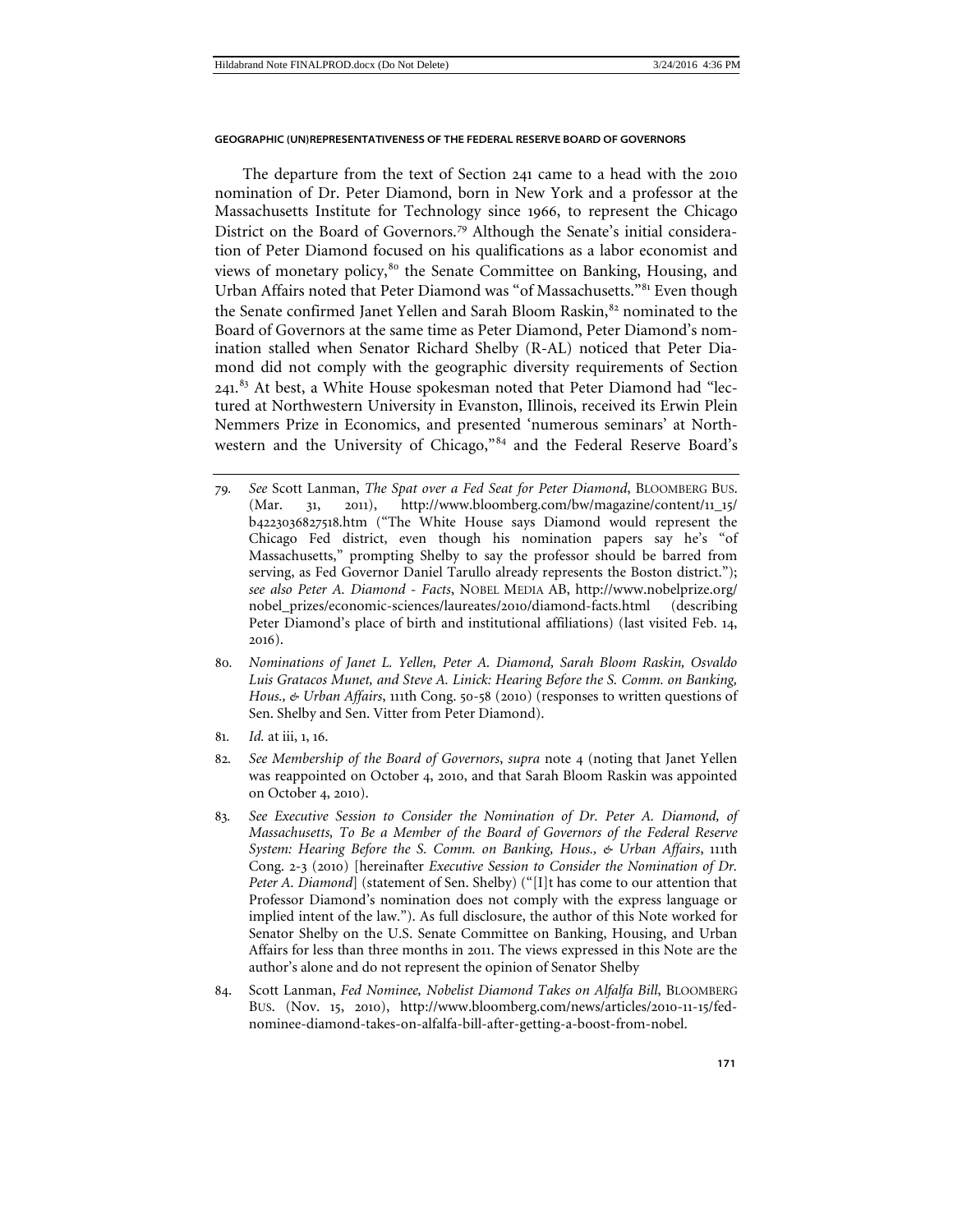Deputy Secretary claimed that "[t]he home district of each member of the Board is determined by the President" alone.<sup>[85](#page-17-0)</sup>

As Senator Shelby noted, the nomination papers from President Obama conceded that Peter Diamond was from Massachusetts:

It appears Peter Diamond, whose nomination papers indicate he is "of Massachusetts" and current Board member Daniel Tarullo, whose nomination papers also indicated he was "of Massachusetts" cannot serve at the same time and comply with Section 10 of the Federal Reserve Act. I understand that "The White House," whoever that may be, has stated that Peter Diamond will be representing Chicago for purposes of the law. I think we all know, however, that the geographical diversity requirement of the law is not an ex post facto designation.<sup>[86](#page-17-1)</sup>

Although the President's designation of Peter Diamond as "of Massachusetts" allowed Senator Shelby to make a narrower argument about the first geographic diversity requirement, Senator Shelby went on to note the broader restrictions of both geographic diversity requirements despite recent Senate practice:

I realize that the Committee has favorably reported nominees in the past who should have been disqualified for the same reason. I am not aware, however, that the Committee did so knowing that the nominee had virtually no nexus to the relevant district. In this instance, we are fully aware of this conflict[,] and I don't believe that we should or can proceed with the nomination in willful violation of the law. . . . Therefore, I move that the Committee disapprove the nominee and inform the President that he must select a candidate that comports with the geographic diversity requirement in the law. In fact, we should encourage the President to select an individual from Ohio or Kentucky because they lie in the Federal Reserve district that has historically been the least represented.<sup>[87](#page-17-2)</sup>

In blocking the nomination because another member of the Board of Governors was serving from that district and by referencing the historic underrepresentation of the Cleveland District, Senator Shelby invoked both geographic diversity requirements of Section 241, and Peter Diamond eventually withdrew his nomination in 2011. [88](#page-17-3)

Following the failed nomination of Peter Diamond, some commenters have noted that greater specification of the geographic diversity requirements would help rein in the centralization of the Federal Reserve Board. Allan Meltzer, an economist and historian of the Federal Reserve, claimed during Peter Dia-

<span id="page-17-0"></span><sup>85</sup>*. Id.*

<span id="page-17-1"></span><sup>86</sup>*. Executive Session to Consider the Nomination of Dr. Peter A. Diamond*, *supra* note 83, at 4-5 (statement of Sen. Shelby).

<span id="page-17-3"></span><span id="page-17-2"></span><sup>87</sup>*. Id.* at 6-7.

<sup>88</sup>. Peter A. Diamond, *When a Nobel Prize Isn't Enough*, N.Y. TIMES (June 5, 2011), http://www.nytimes.com /2011/06/06/opinion/06diamond.html.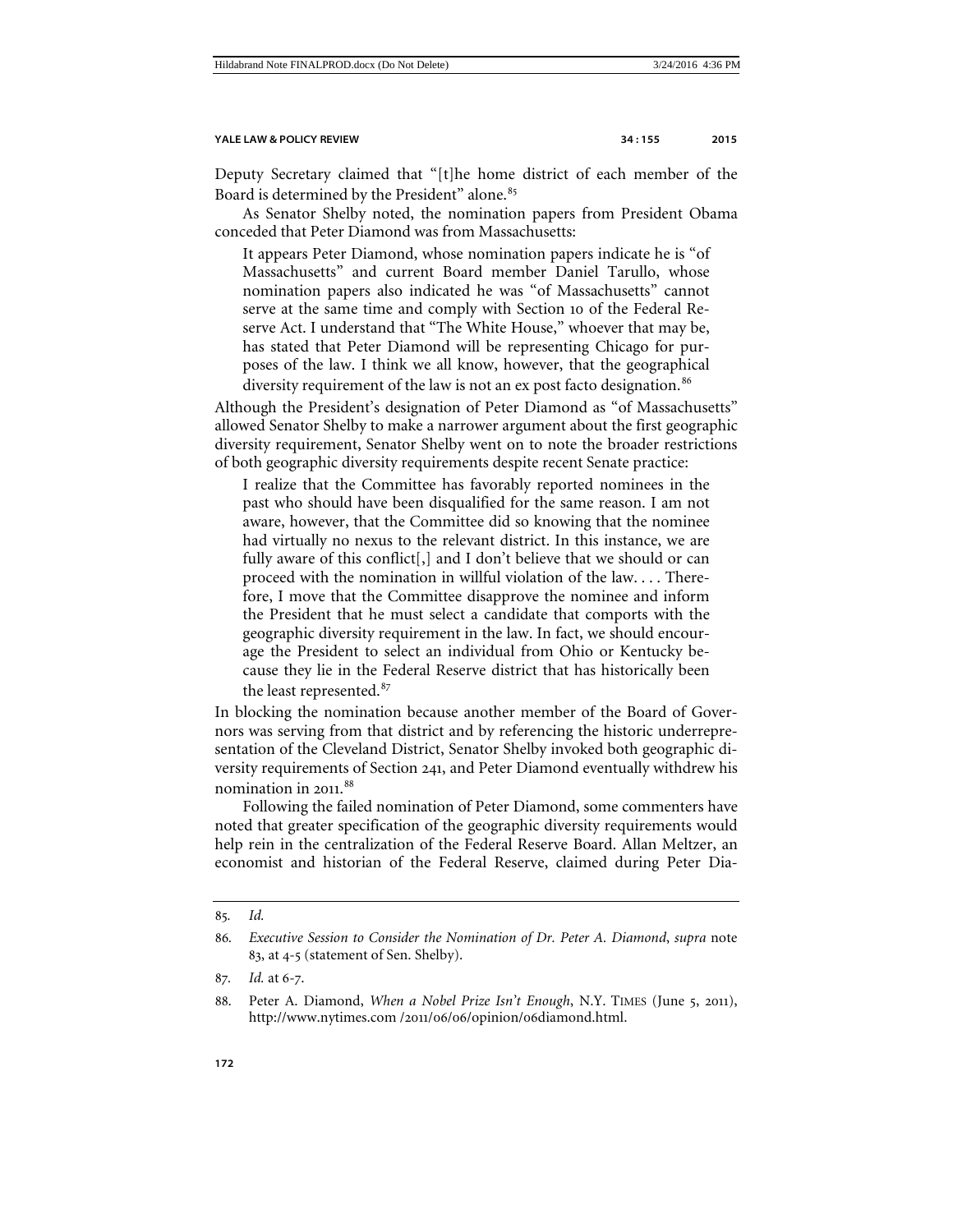mond's confirmation struggles: "There is no standard by which someone is said to be a resident. Since we claim to be a government of laws, we should define residency or repeal the restriction."[89](#page-18-0) Richard Fisher, the outgoing President of the Federal Reserve Bank of Dallas and a perpetual opponent of how the Board of Governors and the Federal Reserve Bank of New York orchestrated the Federal Reserve's response to the financial crisis, recently suggested moving power away from Washington, D.C., and the Federal Reserve Bank of New York and toward the eleven other reserve banks.<sup>[90](#page-18-1)</sup> Ironically, a recently disclosed Federal Reserve paper, dubbed the "Triangle Document," revealed that, consistent with the long history of centralization within the Federal Reserve System, the Board of Governors has instead been transferring more of the Federal Reserve Bank of New York's powers to the Board of Governors itself in Washington, D.C.<sup>[91](#page-18-2)</sup>

<span id="page-18-5"></span>In response, critics of centralization suggested adding two more reserve banks to tip the voting balance on the FOMC toward the states west of the Mississippi River, which in 2014 had 42% of the population but only four of the twelve reserve banks.[92](#page-18-3) A brief letter to the editor of *The Wall Street Journal* by Mark Calabria of the Cato Institute suggested instead that Congress should enforce "these requirements, which have for some time been effectively read out of the Federal Reserve Act" by "defining representation to mean at least 10 years residency in a reserve district, thereby ruling out attempts to claim that a nominee represents a district other than the (already represented) one he or she resides in, merely by virtue of having lectured there—as happened in Peter Diamond's case."[93](#page-18-4) The following analysis in this Note, countering the narrative of the Office of Legal Counsel, demonstrates that, consistent with the text and leg-

<span id="page-18-0"></span><sup>89</sup>. Lanman, *supra* note 84.

<span id="page-18-1"></span><sup>90</sup>. Michael S. Derby, *Fisher Says Fed Should Move Power Away from New York Fed*, WALL ST. J.: REAL TIME ECON. (Feb. 11, 2015, 8:00 AM), http://blogs.wsj.com/ economics/2015/02/11/fisher-says-fed-should-move-power-away-from-new-yorkfed ("'I understand the suspicions that surround the New York Fed' and believe that power within the central bank must be moved away from the bank, and also from the board of governors in Washington, toward the other 11 regional Fed banks, Mr. Fisher said.").

<span id="page-18-2"></span><sup>91</sup>. Jon Hilsenrath, *Washington Strips New York Fed's Power*, WALL ST. J. (Mar. 4, 2015), http://www.wsj.com/articles/washington-strips-new-york-feds-power -1425526210; *see also* Sarah Binder, *The Politics of Centralizing Power in the Fed*, WASH. POST: MONKEY CAGE (Mar. 10, 2015) http://www.washingtonpost.com/ blogs/monkeycage/wp/2015/03/10/the-politics-of-centralizing-power-in-the-fed (noting the history of centralization toward the Board of Governors in Washington, D.C.).

<span id="page-18-3"></span><sup>92</sup>*. See* John Dearie, *The U.S. Needs Two More Federal Reserve Banks*, WALL ST. J. (Mar. 15, 2015), http://www.wsj.com/articles/john-dearie-the-u-s-needs-two-more -federal-reserve-banks-1426458210.

<span id="page-18-4"></span><sup>93</sup>. Mark Calabria, Letter to the Editor, *Change the Fed's Center of Gravity*, WALL ST. J. (Mar. 24, 2015), http://www.wsj.com/articles/change-the-feds-center-of-gravityletters-to-the-editor-1427124907.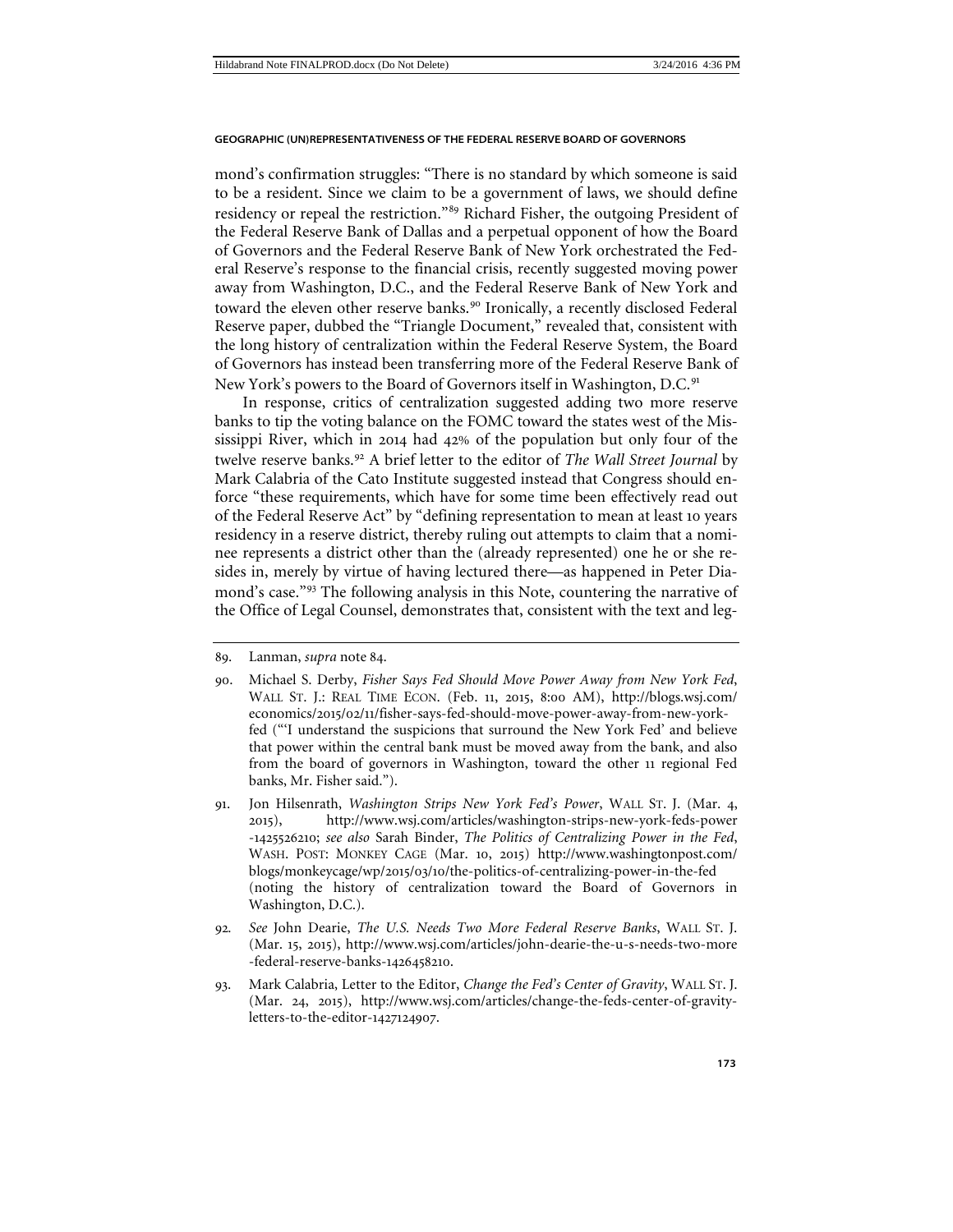islative history of Section 241, the Senate did in fact adhere to the geographic diversity requirements during the first six decades of the Federal Reserve by preventing the confirmation of nominees who neither resided nor were born in the district they were nominated from, and, consistent with the claims of Senator Shelby, Parts IV and V demonstrate that only in the past two decades has the Senate knowingly confirmed nominees not from the district of nomination.

<span id="page-19-0"></span>III. The Growing Geographic Misrepresentation on the Board of Governors

To test the claim of Mark Calabria that the membership of the Board of Governors increasingly over-represents the East Coast and has not been "a fair representation of the . . . geographical divisions of the country,"[94](#page-19-2) the author collected data on every confirmed nominee to the Board of Governors. The data, described in this Part, confirms that the Board of Governors has historically over-represented the East Coast with the over-representation becoming much more severe in the past two decades. Additionally, as Senator Shelby claimed in trying to stop this trend by blocking the nomination of Peter Diamond, the Senate only recently has knowingly confirmed nominees who have scant ties to a district they are nominated to represent on the Board of Governors.

#### <span id="page-19-1"></span>*A. Data Collection*

First, giving deference to the President's own presumptive interpretation of what is a "fair representation of the different . . . geographical divisions of the country," I collected data on the apparent presidential understanding of each confirmed nominee's district at the time of first appointment using the Federal Reserve Board website<sup>[95](#page-19-3)</sup> and the Independent Regulatory Commissioner Data-base of the Inter-university Consortium for Political and Social Research.<sup>[96](#page-19-4)</sup> I chose not to include *ex officio* members of the early Federal Reserve Board because the requirements of Section 241 only ever applied to the "the five appointive members of the Federal Reserve Board."[97](#page-19-5) If the nominee was confirmed to non-consecutive terms or was reappointed from a different district, I included the nominee twice.<sup>[98](#page-19-6)</sup> This approach resulted in ninety-four confirmations as data points.

- <span id="page-19-5"></span>97*. See* Federal Reserve Act, Pub. L. No. 63-43, § 10, 38 Stat. 251, 260 (1913).
- <span id="page-19-6"></span>98. This only occurred for three members of the Federal Reserve Board: (1) Adolph Miller, confirmed first from the San Francisco District and later reappointed from the Richmond District; (2) Janet Yellen, confirmed to non-consecutive terms from

<span id="page-19-2"></span><sup>94</sup>. 12 U.S.C. § 241 (2012).

<span id="page-19-3"></span><sup>95</sup>*. Membership of the Board of Governors*, *supra* note 4.

<span id="page-19-4"></span><sup>96</sup>. David C. Nixon, *Independent Regulatory Commissioner Database, 1887-2000 (ICPSR 4221)*, INTER-U. CONSORTIUM FOR POL. & SOC. RES. (Sept. 25, 2007), http://www.icpsr.umich.edu/icpsrweb/ICPSR/studies/4221.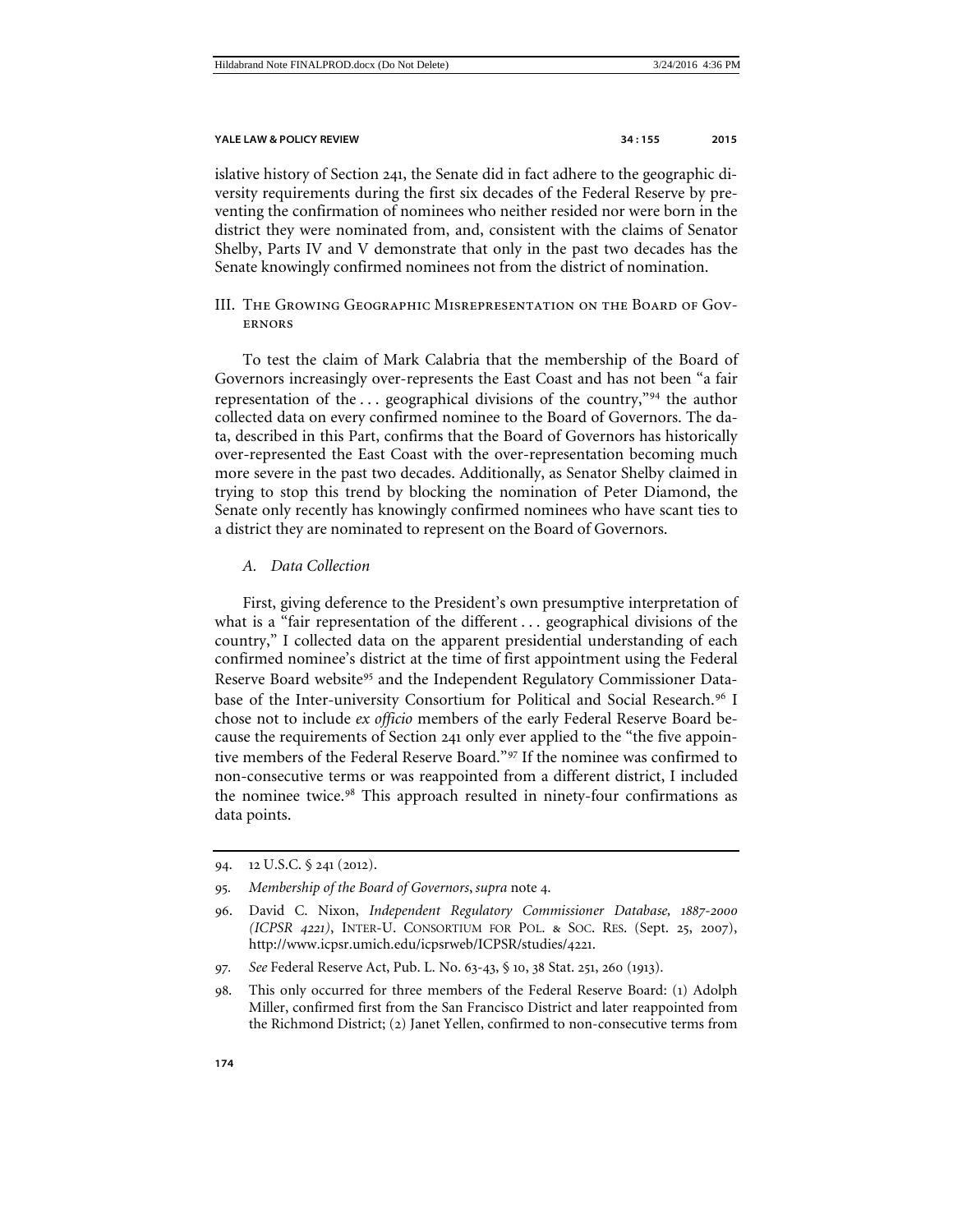Second, to see how the Senate itself has interpreted the geographic diversity requirements, I used congressional debates and committee hearings to determine which state the Senate viewed the nominees as coming from. For example, both the Senate Banking Committee on Banking, Housing, and Urban Affairs<sup>[99](#page-20-0)</sup> and the entire Senate in its confirmation vote<sup>[100](#page-20-1)</sup> described Susan Schmidt Bies as "of Tennessee" even though the Executive would claim that she represented the Chicago District.<sup>[101](#page-20-2)</sup> A nomination could be blocked due to Senate concern about the geographic diversity requirements, as happened with Peter Diamond because individuals had already been confirmed from the Boston District. Thus, to give fullest deference to the Executive and the Senate, who, if they were considering the geographic diversity requirements, would not be affected in future confirmations by a nomination that was withdrawn or rejected, I excluded any nominee who did not obtain Senate confirmation.<sup>[102](#page-20-3)</sup> Using the state information, I then determined the district that the Senate viewed the nominee as coming from at the time of that nomination or when first nominated if serving consecutive terms<sup>[103](#page-20-4)</sup>

the San Francisco District; and (3) Ben Bernanke, confirmed to non-consecutive terms from the Atlanta District. *See Membership of the Board of Governors*, *supra*  note [4.](#page-1-8) If anything, the repetitions decrease the strength of the results suggesting increasing overrepresentation by the New York and Richmond Districts.

- <span id="page-20-0"></span>99*. Nominations of Mark W. Olson, Susan Schmidt Bies, James E. Gilleran, Allan I. Mendelowitz, Eduardo Aguirre, Jr., and Randall S. Kroszner: Hearing Before the S. Comm. on Banking, Hous., & Urban Affairs*, 107th Cong. i, iii, 1, 6 (2001) (describing Susan Schmidt Bies as "of Tennessee").
- <span id="page-20-1"></span>100. 147 CONG. REC. 24,369 (2001) (statement of the presiding officer) ("The nominations considered and confirmed are as follows: . . . Susan Schmidt Bies, of Tennessee, to be a Member of the Board of Governors of the Federal Reserve System for a term of fourteen years from February 1, 1998.").
- <span id="page-20-2"></span>101*. See Membership of the Board of Governors*, *supra* note [4.](#page-1-8)
- <span id="page-20-3"></span>102. For example, President Wilson nominated Frederic Delano from the Chicago District after his earlier nominee from the Chicago District withdrew following a political scandal. *See* JOHNSON, *supra* note [1,](#page-1-7) at 51-54. President Wilson's nomination of another individual from the Chicago District was an attempt to maintain geographic balance and does not count as a violation of the geographic diversity requirements because the first nominee was never confirmed and thus never impacted the geographic diversity of the Federal Reserve Board.
- <span id="page-20-4"></span>103. While Section 10 is vague about what is a "geographical division[] of the country," the legislative history of the Federal Reserve Act and early nominations showed concern about the East Coast, especially the northeast, as a division of the country that might cumulatively gain too much control over the Federal Reserve Board, and the major debates surrounding the drawing of district lines confirm that understanding. *See* JOHNSON, *supra* note [1,](#page-1-7) at 34-36. Although some venerable authorities have suggested that "California does not count" as a "genuine" Western state, *see, e.g.*, Obergefell v. Hodges, 135 S. Ct. 2584, 2629 (2015) (Scalia, J., dissenting), the San Francisco District is based in California, and Californians were counted accordingly.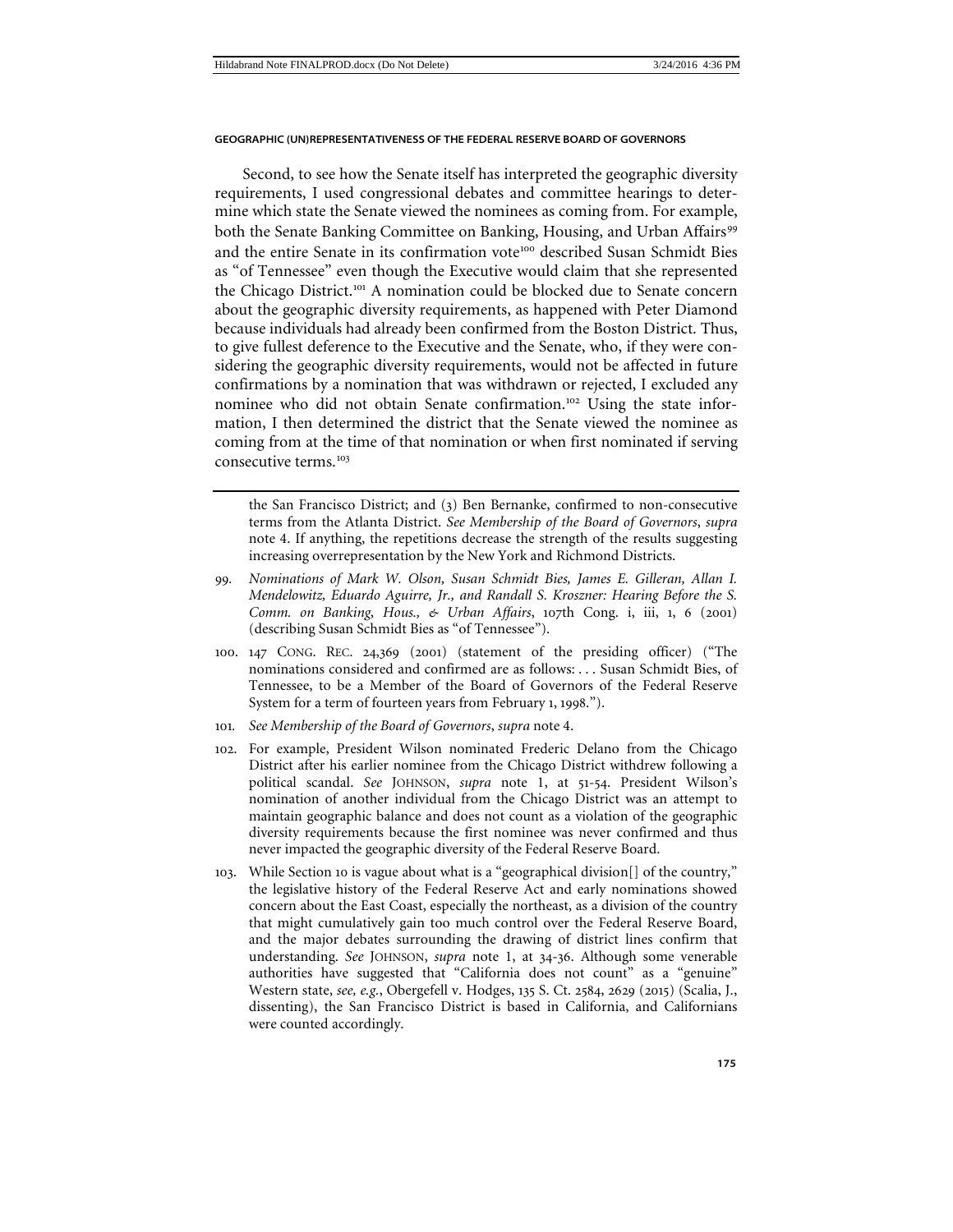Because the Federal Reserve District boundaries, but not the Federal Reserve Banks, have changed slightly over the years and since a few states reside in more than one district due to recent boundary revisions,<sup>[104](#page-21-0)</sup> I interpreted those nominees who were from a state in multiple districts in accordance with the Executive's understanding absent a divergence that was recognized by the Senate. For example, New Jersey is divided between the Philadelphia District and the New York District.<sup>[105](#page-21-1)</sup> Alan Blinder, "of New Jersey," testified that he had "lived most of [his] life in the Third Federal Reserve District (Philadelphia)" and thus qualified as from the Philadelphia District according to the Senate's under-standing,<sup>[106](#page-21-2)</sup> and the President agreed that Alan Blinder represented the Phila-delphia District.<sup>[107](#page-21-3)</sup> However, Ben Bernanke, "of New Jersey," testified that he was serving "as a two-term elected Member of the Montgomery Township (New Jersey) Board of Education" at the time of his first confirmation so the Senate viewed Bernanke as coming from the New York District, which includes Montgomery Township, New Jersey,<sup>[108](#page-21-4)</sup> even though the Executive viewed him as from the Atlanta District where he was born and lived for the first four months of his life.<sup>[109](#page-21-5)</sup> The determination of Ben Bernanke's district was the closest call made in sorting through the Senate's understanding of where a nominee was from, and the determination still only changed where on the East Coast the Senate thought he was from (the New York, Philadelphia, or Atlanta District).

Third, because the Senate was at times willing to confirm a nominee born in a district other than the one where he currently resided, I gathered data on the place of birth and district of birth for each nominee mostly using the histor-ical biographies provided by the Federal Reserve.<sup>[110](#page-21-6)</sup> Additionally, I labeled whether the state of birth was on the East Coast, elsewhere in the United States,

- <span id="page-21-0"></span>104*. See The Twelve Federal Reserve Districts*, FED. RES. BOARD, http://www .federalreserve.gov/otherfrb.htm (providing a map of the current districts and noting that "the Board of Governors revised the branch boundaries of the System in February 1996"). To see the similarity with the simpler original boundary map, see Sandra Kollen Ghizoni, *Reserve Bank Organization Committee Announces Selection of Reserve Bank Cities and District Boundaries*, FED. RES. HIST., http://www.federalreservehistory.org/Events/DetailView/16.
- <span id="page-21-1"></span>105*. See The Twelve Federal Reserve Districts, supra* note 104.
- <span id="page-21-2"></span>106*. Nominations of Alan S. Blinder, Steven M.H. Wallman, and Philip N. Diehl: Hearing Before the S. Comm. on Banking, Hous., & Urban Affairs*, 103d Cong. i, iii, 1, 12, 47 (1994) (descriptions of Alan Blinder as "of New Jersey" and statement of Alan Blinder).
- <span id="page-21-3"></span>107*. See Membership of the Board of Governors*, *supra* note [4.](#page-1-8)
- <span id="page-21-4"></span>108*. Nominations of Harvey J. Goldschmid, Paul S. Atkins, Donald L. Kohn, Ben S. Bernanke, and Philip Merrill: Hearing Before the S. Comm. on Banking, Hous., & Urban Affairs*, 107th Cong. i, iv, 77, 81, 82, 90, 106 (2002) (statement of Ben Bernake) (describing Ben Bernanke as "of New Jersey" or "from New Jersey").
- <span id="page-21-5"></span>109*. See Membership of the Board of Governors*, *supra* note [4.](#page-1-8)
- <span id="page-21-6"></span>110*. Id.*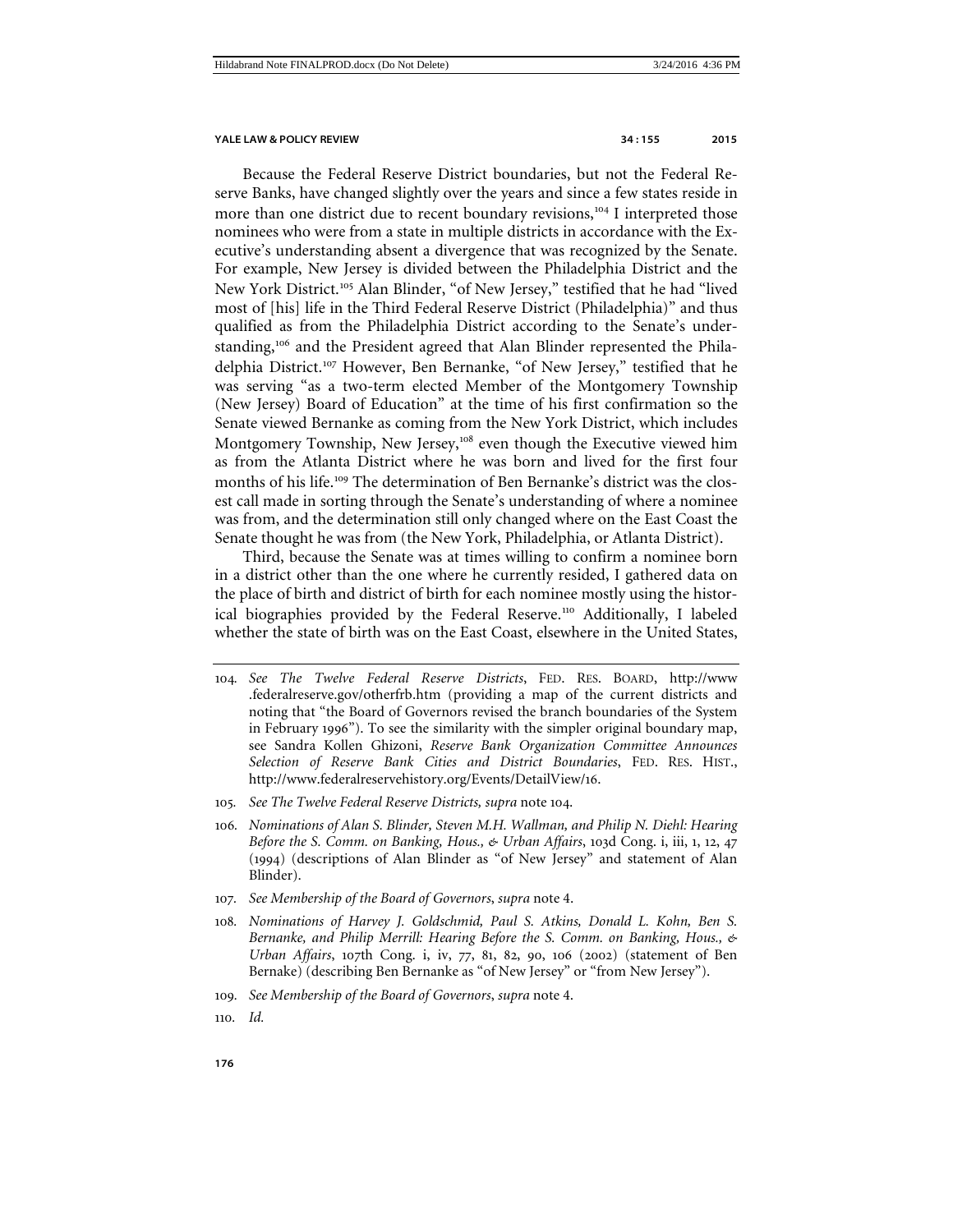or abroad as an objective method for comparing the geographic representativeness of appointees over time under the conceivable interpretation of the geographic diversity requirements as allowing either birth or residency to qualify.

#### <span id="page-22-0"></span>*B. Results and Evidence of Growing Misrepresentation*

The results of my analysis demonstrate the decisive bias towards appointees from the East Coast, a preference that has grown more pronounced in the past two decades. Figure 1 lists each of the twelve reserve districts with the blue bars indicating how many appointees the President understands as coming from that district; the red bars indicate how many appointees the Senate claimed came from that district; and the green bars show how many appointees were born in that district.<sup>[111](#page-22-1)</sup> As Figure 1 shows, the Executive understood 48 appointees—over half of the 94 confirmations—to come from districts headquartered in a state on the East Coast, and the Senate understood 50 of the appointees to come from an East Coast district. If the appointees were divided evenly among the districts, we could expect 7-8 to come from each district. As Senator Shelby noted in the committee deliberations on Peter Diamond's nomination,<sup>[112](#page-22-2)</sup> the Cleveland District was the worst represented of all with the Dallas, Minneapolis, and St. Louis Districts also receiving less than an expected number of appointees. Although the Chicago District was well-represented, the disparity with the number of individuals born in the Chicago District indicates that many individuals born in the Chicago District had long established residency in other districts, especially those on the East Coast, at the time of nomination.

<span id="page-22-1"></span><sup>111</sup>. For example, the President nominated 12 confirmed appointees from the New York District; the Senate understood 16 appointees to come from the New York District; and 15 appointees were born in that district.

<span id="page-22-2"></span><sup>112</sup>*. Executive Session to Consider the Nomination of Dr. Peter A. Diamond*, *supra* note 83, at 5.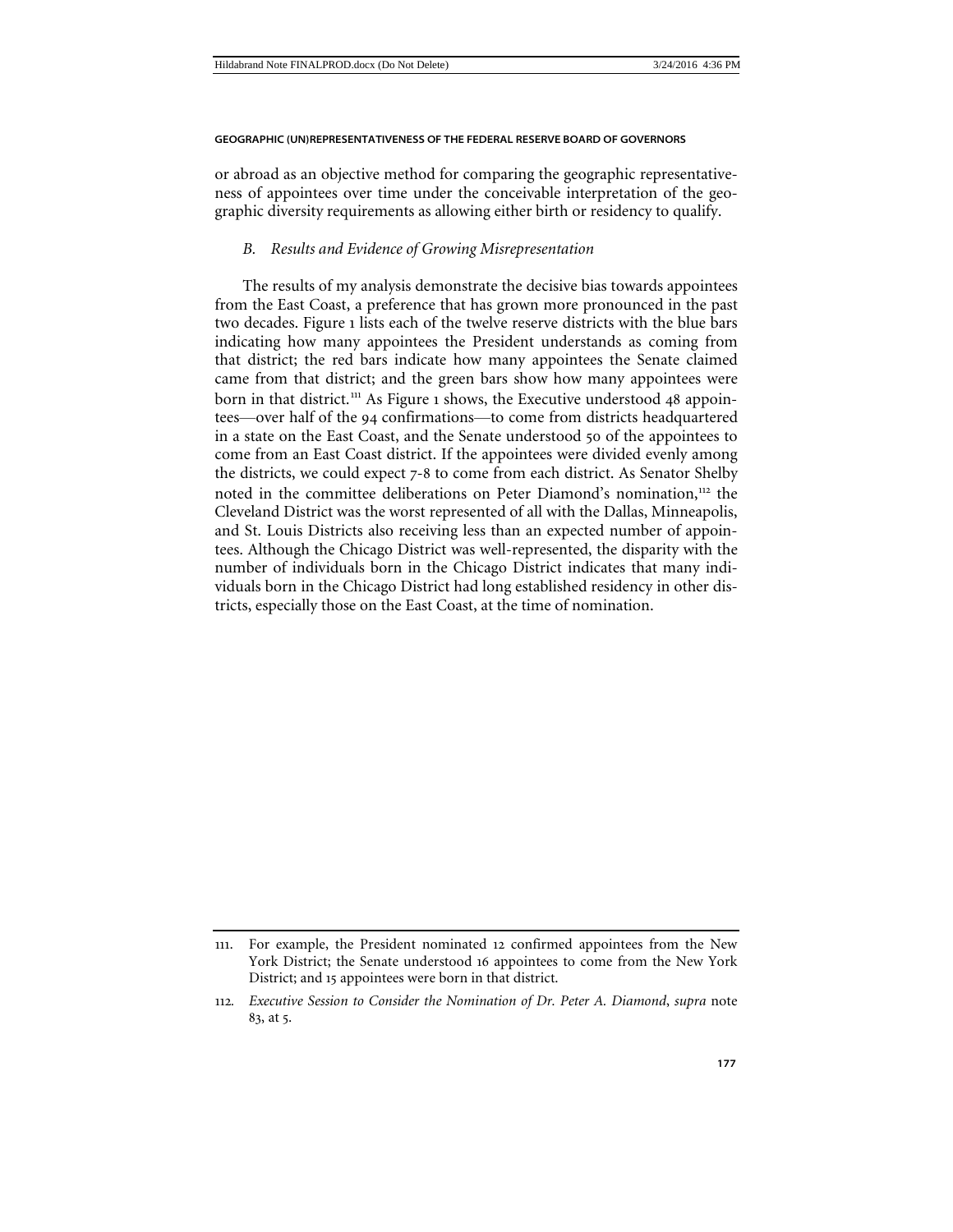# Figure 1: Appointments 1914-2015



The regional disparities have become more pronounced in the past two decades of confirmations, as demonstrated by Figure 2. In the past twenty years, the Executive understood 70% of appointees to have come from districts based on the East Coast, and the Senate understood 80% of appointees to have come from the East Coast. More astonishing, the Senate understood 60% of nominees to have come from the New York and Richmond Districts alone, and, since the founding of the Federal Reserve Board, 6 of the 13 appointees recognized by the Senate as from the Richmond District, which includes Washington, D.C., have been appointed within the past twenty years.<sup>[113](#page-23-0)</sup> While the Executive only under-

<span id="page-23-0"></span><sup>113</sup>. Additionally, the Senate Committee on Banking, Housing, and Urban Affairs viewed Daniel Tarullo, who had spent the prior few decades in the Washington, D.C., area before his appointment in 2009, as "of Maryland" within the Richmond District. *See Nominations of: Mary Shapiro, Christina D. Romer, Austan D. Goolsbee, Cecilia E. Rouse, and Daniel K. Tarullo: Hearing Before the S. Comm. on Banking, Hous., & Urban Affairs*, 111th Cong. i, iv, 1, 42 (2009) (describing Daniel Tarullo as "of Maryland"). Because the Executive viewed Tarullo, born in Massachusetts, as representing the Boston District and due to characterization on the Senate floor of Tarullo as "of Massachusetts," I classified him as from the Boston District according to the Senate's understanding. 155 CONG. REC. 14,143 (2009) (describing Daniel Tarullo as "of Massachusetts"); *Membership of the Board*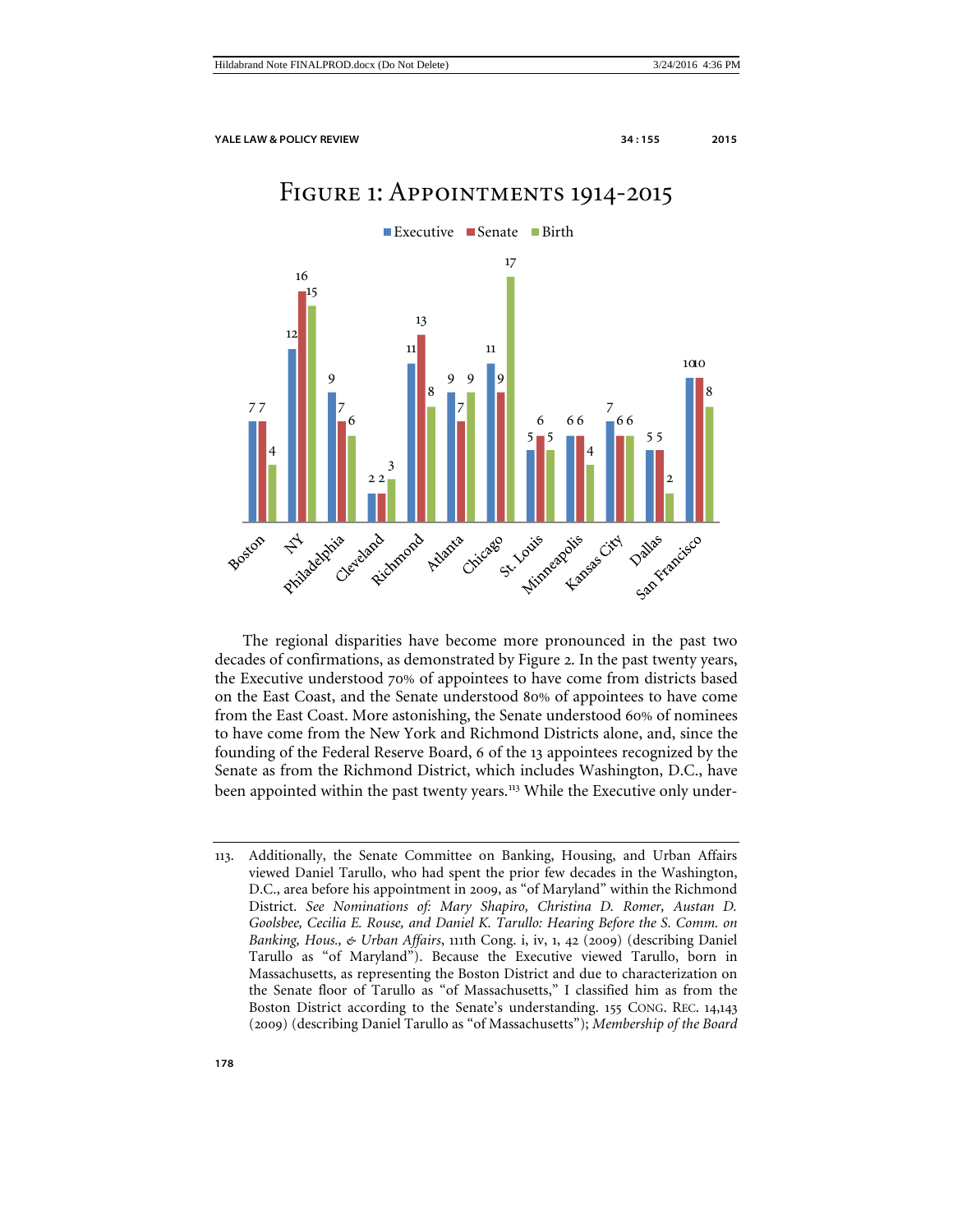stood 2 confirmed nominees from 1996 to 2015 to come from the New York District, Alan Greenspan, representing the New York District, served on the Board of Governors from 1987 to 2006 when he was replaced by Ben Bernanke, whom Congress viewed as coming from the New York District, and Kevin Warsh was appointed from the New York District less than a month after Alan

# Figure 2: Appointments 1996-2015



Greenspan stepped down from the Board of Governors.<sup>[114](#page-24-0)</sup>

An analysis of the states where each appointee to the Board of Governors was born presents an even starker picture of how dominant the East Coast has become in the past two decades. As Figure 3 shows, the East Coast has historically had a slight advantage when it comes to Federal Reserve Board nominations, but we could expect that the percentage of confirmed nominees born on the East Coast would have fallen as larger and larger portions of the population were born west of the Mississippi River during the course of the twentieth and twenty-first centuries.<sup>[115](#page-24-1)</sup>

*of Governors*, *supra* note 4 (claiming Daniel Tarullo represented the Boston District).

<span id="page-24-0"></span><sup>114</sup>*. See Membership of the Board of Governors*, *supra* note 4.

<span id="page-24-1"></span><sup>115</sup>. For a discussion of the shift in the country's demographics, see Dearie, *supra* note [92.](#page-18-5)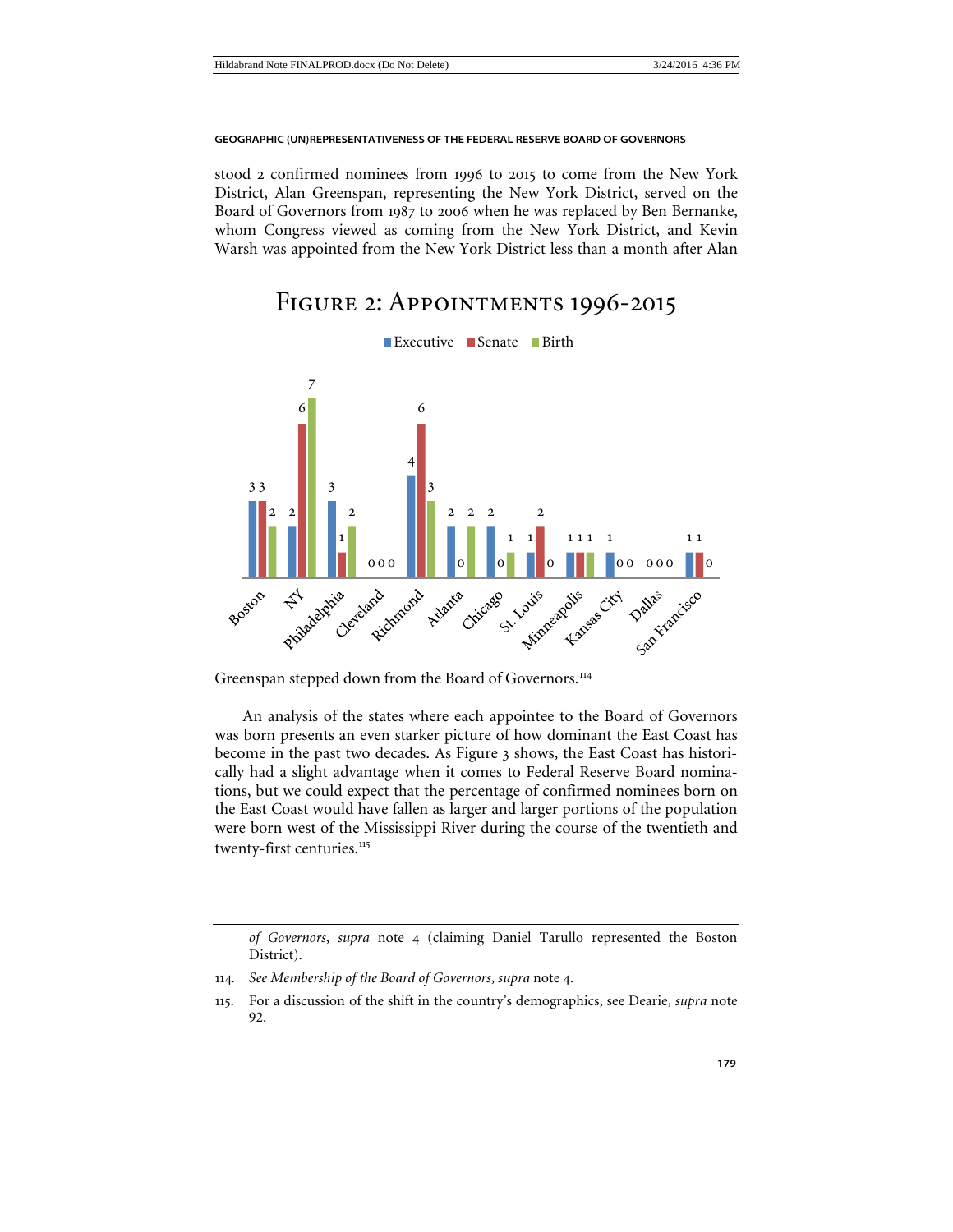



Contrary to the nation's demographic shift, the proportion of appointees from 1996 to 2015 born on the East Coast is double the historical rate as shown in Figure 4. Fully 80% of all confirmed nominees in the past two decades were born on the East Coast, and individuals born abroad accounted for the same percentage of appointees as individuals born anywhere else in the United States. One of the recent appointees born abroad had even served on the central bank of another country for eight years before his appointment to the Board of Gov-ernors.<sup>[116](#page-25-0)</sup> Removing the past two decades from the data pool reveals the historical aberrance of the most recent twenty years of confirmations as Figure 5 demonstrates that 63% of all appointees from 1914 until 1995 were born anywhere in the United States other than the East Coast. If it weren't for the recent East Coast bias, the birthplaces of appointees would largely track the country as a whole.



<span id="page-25-0"></span><sup>116</sup>*. Stanley Fischer*, BD. GOVERNORS FED. RES. SYS., http://www .federalreserve.gov/aboutthefed/bios/board/fischer.htm ("Prior to his appointment to the Board, Dr. Fischer was governor of the Bank of Israel from 2005 through 2013.").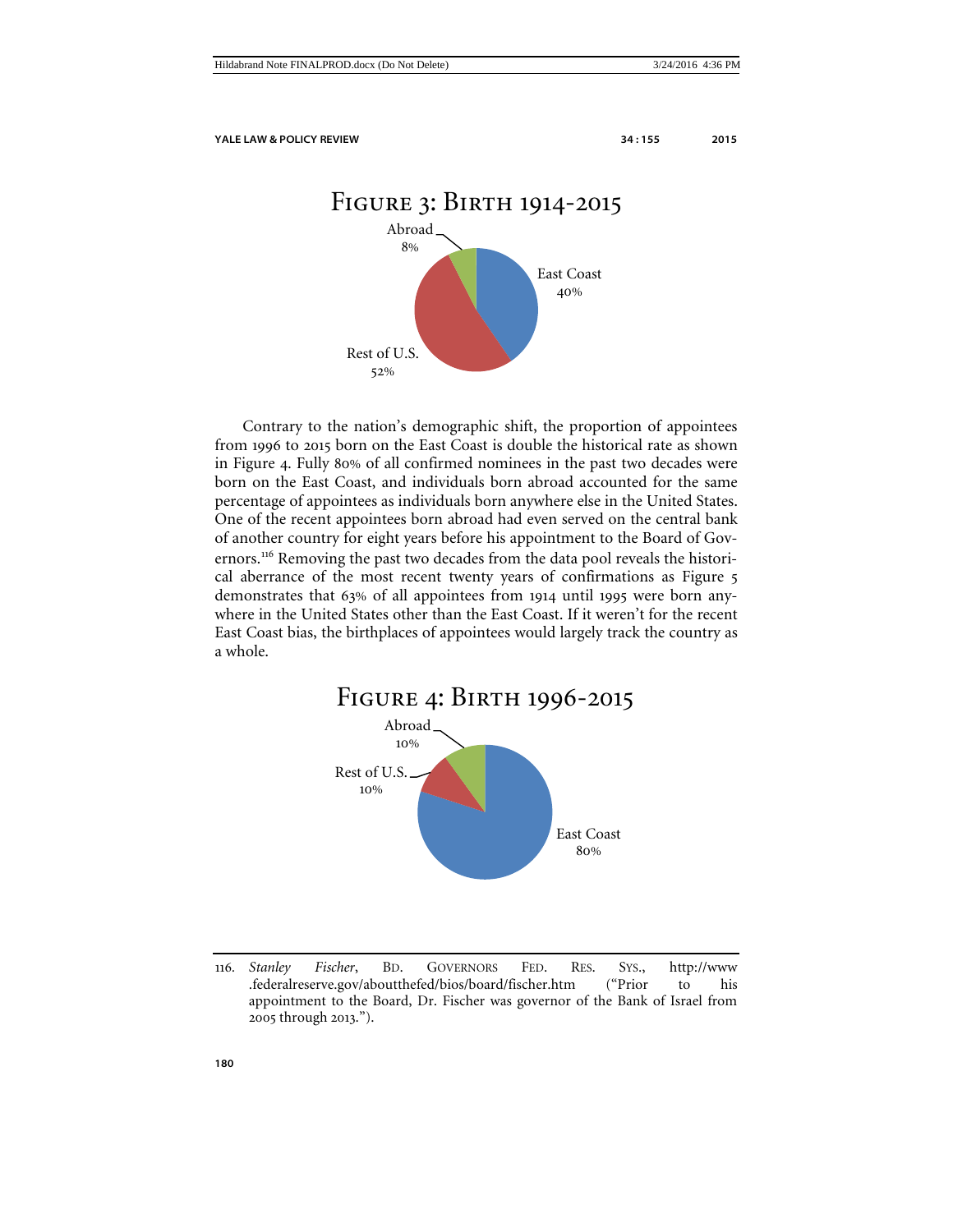

As Senator Shelby claimed,<sup>[117](#page-26-1)</sup> only recently has the Senate been willing to confirm nominees who are not of a state within the district that the Executive claims to appoint them from.<sup>[118](#page-26-2)</sup> In over a century of the Federal Reserve Board, all nine of these knowing disconnects by either the Senate Banking Committee or the Senate itself have come in the past fifteen years: Susan Schmidt Bies in 2001;<sup>[119](#page-26-3)</sup> Ben Bernanke in 2002;<sup>[120](#page-26-4)</sup> Donald Kohn in 2002;<sup>[121](#page-26-5)</sup> Ben Bernanke in 2006 for a non-consecutive term as Chairman of the Board of Governors;<sup>[122](#page-26-6)</sup> Randall

- <span id="page-26-2"></span>118. The Senate, as it does for individuals testifying before a Senate committee, normally indicates which state they believe the nominee is from (the relevant statutory inquiry is which district the nominee is from) by saying that the individual is "of" that state. Additionally, the Senate is sometimes willing to say an individual is "of" a state where he or she is born if that matches with the Executive understanding of the district that the nominee will represent. *See infra* notes 131- 132 and accompanying text.
- <span id="page-26-3"></span>119. 147 CONG. REC. 24,369 (2001) (statement of the presiding officer) (describing Susan Schmidt Bies as "of Tennessee"); *Membership of the Board of Governors*, *supra* note 4 (claiming Susan S. Bies represented the Chicago District).
- <span id="page-26-4"></span>120*. Nominations of Harvey J. Goldschmid, Paul S. Atkins, Donald L. Kohn, Ben S. Bernanke, and Philip Merrill: Hearing Before the S. Comm. on Banking, Hous., & Urban Affairs*, 107th Cong. i, iv, 77, 81, 90 (2002) [hereinafter *Goldschmid, Atkins, Kohn, Bernanke, and Merrill Nominations Hearing*] (descriptions of Ben Bernanke as "of New Jersey" or "from New Jersey"); *Membership of the Board of Governors*, *supra* note 4 (claiming Ben Bernanke represented the Atlanta District).
- <span id="page-26-5"></span>121*. Goldschmid, Atkins, Kohn, Bernanke, and Merrill Nominations Hearing*, *supra* note [120](#page-26-0), at i, iii, 77, 79 (describing Donald Kohn as "of Virginia"); *Membership of the Board of Governors*, *supra* note 4 (claiming Donald Kohn represented the Kansas City District).
- <span id="page-26-6"></span>122. 152 CONG. REC. 369 (2006) (describing Ben Bernanke as "of New Jersey"); *Membership of the Board of Governors*, *supra* note 4 (claiming Ben Bernanke represented the Atlanta District).

<span id="page-26-1"></span><span id="page-26-0"></span><sup>117</sup>*. See Executive Session to Consider the Nomination of Dr. Peter A. Diamond*, *supra*  note 83 (statement of Sen. Shelby).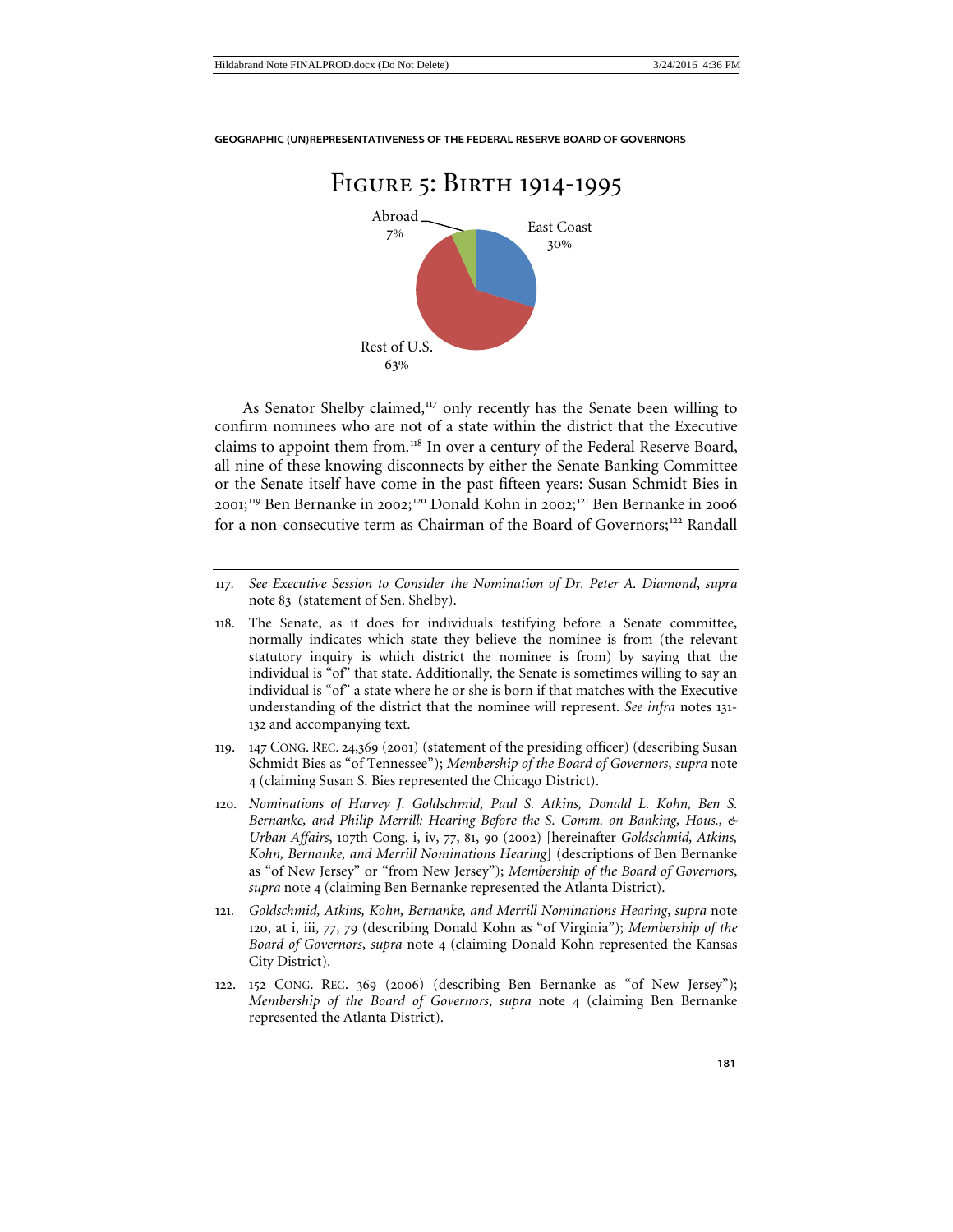<span id="page-27-0"></span>Kroszner in 2006;<sup>[123](#page-27-1)</sup> Frederic Mishkin in 2006;<sup>[124](#page-27-2)</sup> Elizabeth Duke in 2008;<sup>[125](#page-27-3)</sup> Je-rome Powell in 2012;<sup>[126](#page-27-4)</sup> and Jeremy Stein in 2012.<sup>[127](#page-27-5)</sup> Of these nine confirmations, three might still be acceptable if birth is sufficient to establish a connection to the district without the Senate expressly recognizing that the appointee repre-sented that district: Ben Bernanke in 2002;<sup>[128](#page-27-6)</sup> Ben Bernanke in 2006 for a non-consecutive term;<sup>[129](#page-27-7)</sup> and Jeremy Stein in 2012.<sup>[130](#page-27-8)</sup> Nevertheless, until recently, the Senate normally identified a nominee, if he or she did not already have residen-cy within the district,<sup>[131](#page-27-9)</sup> as "of" the state he or she was born in if that state is in

- <span id="page-27-1"></span>123. 152 CONG. REC. 2095 (2006) (describing Randall Kroszner as "of New Jersey"); *Membership of the Board of Governors*, *supra* note 4 (claiming Randall Kroszner represented the Richmond District).
- <span id="page-27-2"></span>124. 152 CONG. REC. 15,994 (2006) (describing Frederic Mishkin as "of New York"); *Membership of the Board of Governors*, *supra* note 4 (claiming Frederic Mishkin represented the Boston District).
- <span id="page-27-3"></span>125. 154 CONG. REC. 14,143 (2008) (describing Elizabeth Duke as "of Virginia"); *Membership of the Board of Governors*, *supra* note 4 (claiming Elizabeth Duke represented the Philadelphia District).
- <span id="page-27-4"></span>126*. Nominations of: Jerome H. Powell, Jeremy C. Stein, Jeremiah O. Norton, Richard B. Berner, and Christy Romero: Hearing Before the S. Comm. on Banking, Hous., & Urban Affairs*, 112th Cong. i, iii, 1, 5 [hereinafter *Powell, Stein, Norton, Berner, and Romero Nominations Hearing*] (describing Jerome Powell as "of Maryland"); *Membership of the Board of Governors*, *supra* note 4 (claiming Jerome Powell represented the Philadelphia District).
- <span id="page-27-5"></span>127*. Powell, Stein, Norton, Berner, and Romero Nominations Hearing*, *supra* note [126,](#page-27-0) at i, iii, 1, 6 (describing Jeremy Stein as "of Massachusetts"); *Membership of the Board of Governors*, *supra* note 4 (claiming Jeremy Stein represented the Chicago District).
- <span id="page-27-6"></span>128. Ben Bernanke was born in August, GA, and the Executive claimed he represented the Atlanta District even though he grew up in South Carolina, which is within the Richmond District. *Ben S. Bernanke*, BD. GOVERNORS FED. RES. SYS., http://www. federalreservehistory.org /People/DetailView/12.
- <span id="page-27-7"></span>129*. Id.*
- <span id="page-27-8"></span>130. Jeremy Stein was born in Chicago, and the Executive claimed he represented the Chicago District even though he had spent his career teaching in Massachusetts and working in government in Washington, D.C. *Jeremy C. Stein*, BOARD GOVERNORS FED. RES. SYS., http://www.federalreservehistory.org/ People/DetailView/59.
- <span id="page-27-9"></span>131. Perhaps in recognition of the importance of residency, the Senate's default is to describe a nominee as "of" the state where he or she currently resides if that state is also within the district. If the nominee is neither born nor resides in the district, the Senate still describes the nominee as "of" the state where he or she resides. For example, Susan Bies was confirmed as "of Tennessee." 147 CONG. REC. 24,369 (2001); *see supra* note 119.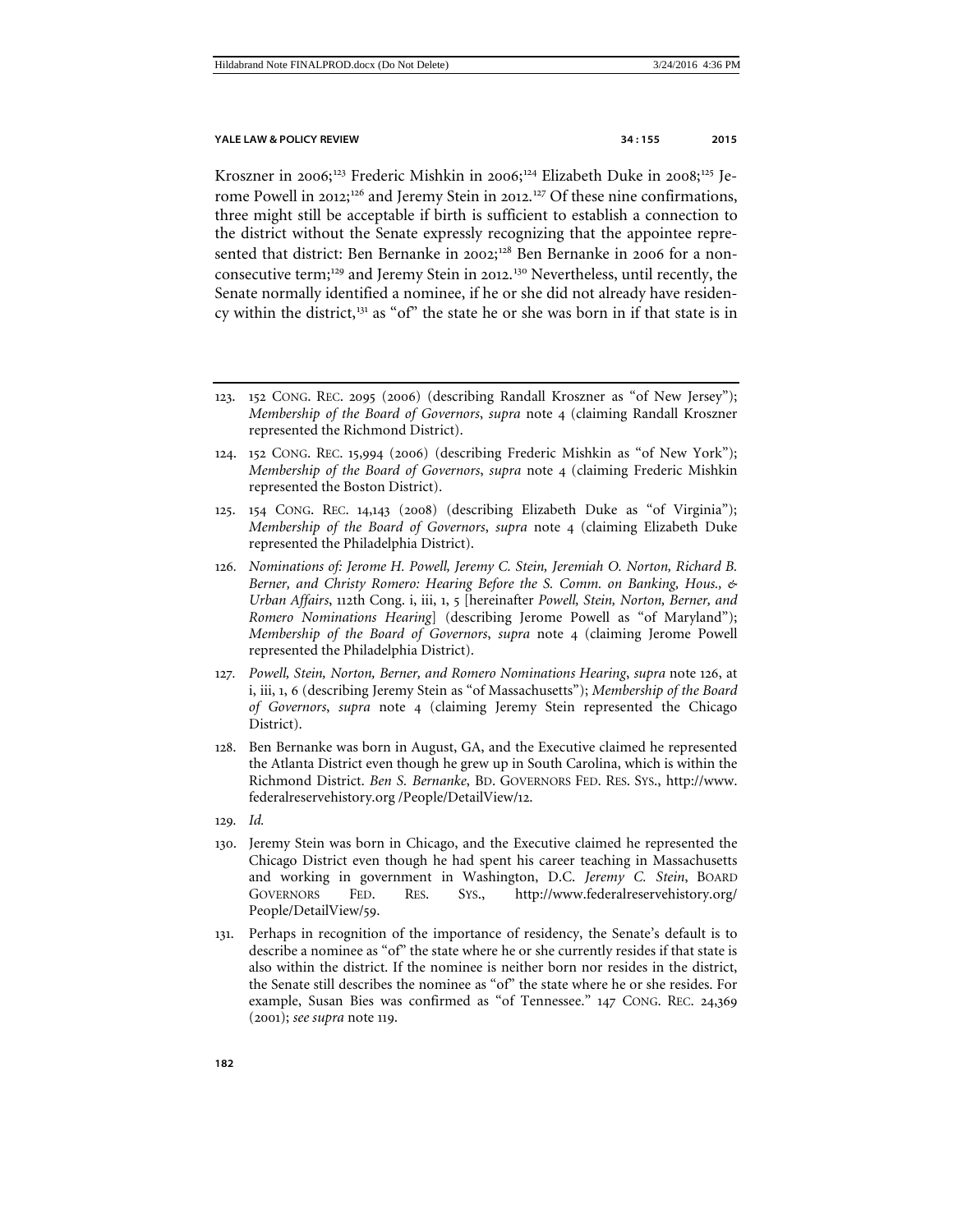the district the President claims the nominee will represent.[132](#page-28-1) Thus, the Senate's understanding of which district the nominee would represent still differed from the President's understanding of the confirmations of Bernanke and Stein, both of whom the Senate claimed as from the East Coast.<sup>[133](#page-28-2)</sup>

These nine contested confirmations represent a majority of the sixteen confirmations in the past fifteen years. While the confirmation of any individual appointee might be concerning in the sense that the Senate and the President are not being clear about which part of the country the candidate come from, the real concern comes from the worry that the President is trying to hide the fact that the appointees are not, as a whole, in conformance with the geographical diversity requirements. For example, the nomination of Susan Bies ran afoul of the first geographical diversity requirement because one governor on the Board of Governors at the time of her confirmation already represented the St. Louis District, where Susan Bies was residing, and another governor repre-sented the New York District, where Susan Bies was born.<sup>[134](#page-28-3)</sup> Any one disconnect between the Senate and Executive understanding is not particularly troubling, but Figure 2 and Figure 4 suggest that the disconnect derives from a desire to avoid triggering the restrictions of the geographical diversity require-ments according to a well-supported interpretation of Section 241.<sup>[135](#page-28-4)</sup>

### <span id="page-28-0"></span>IV. Policy Solutions & Conclusion

Section 10 of the Federal Reserve Act requires that the President, when selecting members of the Board of Governors, (i) not select more than one member from any one Federal Reserve district; and (ii) have "due regard to a fair

- <span id="page-28-2"></span>133*. See supra* notes 128-130.
- <span id="page-28-3"></span>134*. See supra* text accompanying note 78.
- <span id="page-28-4"></span>135. Interpretation of statutes is often made difficult by how vaguely written, sometimes intentionally, the statutes are. *See* Antonin Scalia, *Common-Law Courts in a Civil-Law System: The Role of United States Federal Courts in Interpreting the Constitution and Laws*, *in* A MATTER OF INTERPRETATION: FEDERAL COURTS AND THE LAW 14-15 (Amy Gutman ed., 1997) (discussing the difficulties of statutory interpretation and the shortcomings of strict construction).

<span id="page-28-1"></span><sup>132</sup>. For example, Nancy Teeters was confirmed "of Indiana" because she was born and grew up in Indiana despite residing in the Richmond District at the time of her appointment. *See* 124 CONG. REC. 29,718 (1978) (confirming "Nancy Hay Teeters, of Indiana, to be a member of the Board of Governors of the Federal Reserve System"); *Nomination of Nancy H. Teeters: Hearing Before the S. Comm. on Banking, Hous., & Urban Affairs*, 95th Cong. 2 (statement of Sen. Proxmire, Chairman) ("I notice that you did come from Indiana. I challenged Birch on that. I didn't understand that you were an Indiana native, but I see you are, that you went to Horace Mann Elementary School in Marion, Ind., and Martin Boots Junior High in Marion so I can see why Marion and Senator Bayh are so proud of your background. You also went to Marion High School and graduated from Marion, so you are a Hoosier.").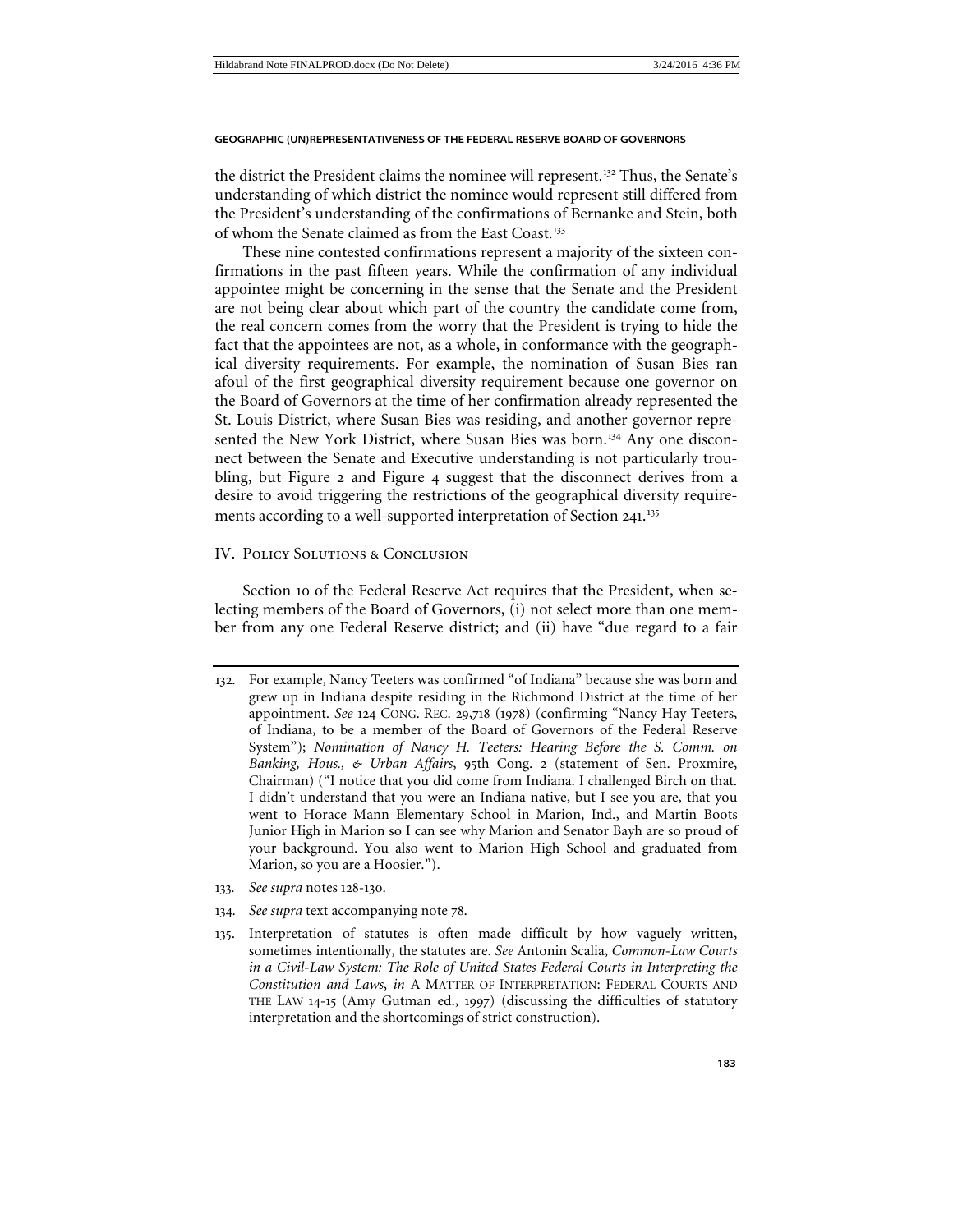representation of the financial, agricultural, industrial, and commercial interests, and geographical divisions of the country." As this Note has shown, the geographic diversity requirements in Section 10 of the Federal Reserve Act were intended to address concerns by members of the 1913 enacting Congress that, without them, East Coast interests would be disproportionately represented on the Board of Governors to the detriment of the rest of the country, particularly to farmers in the Western and Southern parts of the country who, at the time of the Federal Reserve Act's enactment, preferred more inflationary monetary policy.

This Note has shown that, in recent years, the President and Senate have not carefully interpreted or applied the geographic restrictions. Additionally, this Note's analysis of Board members shows that a number of nominees who were neither natives nor current residents of the district from which they were nominated have gained Senate confirmation, possibly in an attempt to avoid triggering the geographic diversity requirements when considering the Board's membership as a whole. In the past fifteen years the Senate has confirmed nine nominees who had only minimal ties with the district they were purportedly "from." Moreover, during the past twenty years, members with ties to the East Coast have had disproportionate representation on the Board of Governors. The geographic balance that Congress envisioned and expressed to the public when it enacted the Federal Reserve Act in 1913 has been seemingly undermined with regulations and monetary policy potentially shifting in favor of the East Coast.

Further legislative efforts should define the geographic diversity requirements with greater specificity and ensure that other diversity efforts are clear in defining their terms.[136](#page-29-0) For example, the Senate could determine the geographic origin of a nominee by considering the nominee's reported home address on federal income tax forms or by noting where the nominee is registered to vote in the years before initial nomination. As opposed to the ex post narratives about geographic origin crafted upon nomination to the Board of Governors, prospective nominees are less likely to manipulate such details years in advance based on a distant possibility of nomination. Despite the increasingly mobile nature of our economy, geography remains a key differentiating factor for ideology at both the state and local level, $^{137}$  $^{137}$  $^{137}$  and clearer definitions of geographic

<span id="page-29-0"></span><sup>136</sup>. As an example of the need to define diversity requirements carefully, President Obama recently nominated Allan Landon, who is exempt from the requirements of the recent legislative change, to act as a representative of community bankers on the Board of Governors, but Landon might not have qualified as a community banker under Senator Vitter's amendment depending on how the Senate and the President evaluate the Bank of Hawaii's assets. Ryan Tracy, *Landon May Not Be Community Banker Under New Legislation*, WALL ST. J.: MONEYBEAT (Jan. 8, 2015, 12:20 PM), http://blogs.wsj.com/moneybeat/2015/01/08/landon-may-not-becommunity-banker-under-new-legislation.

<span id="page-29-1"></span><sup>137</sup>*. See* BILL BISHOP, THE BIG SORT (2008) (describing the ideological sorting of Americans among different states and within even the county level); Wendy K.